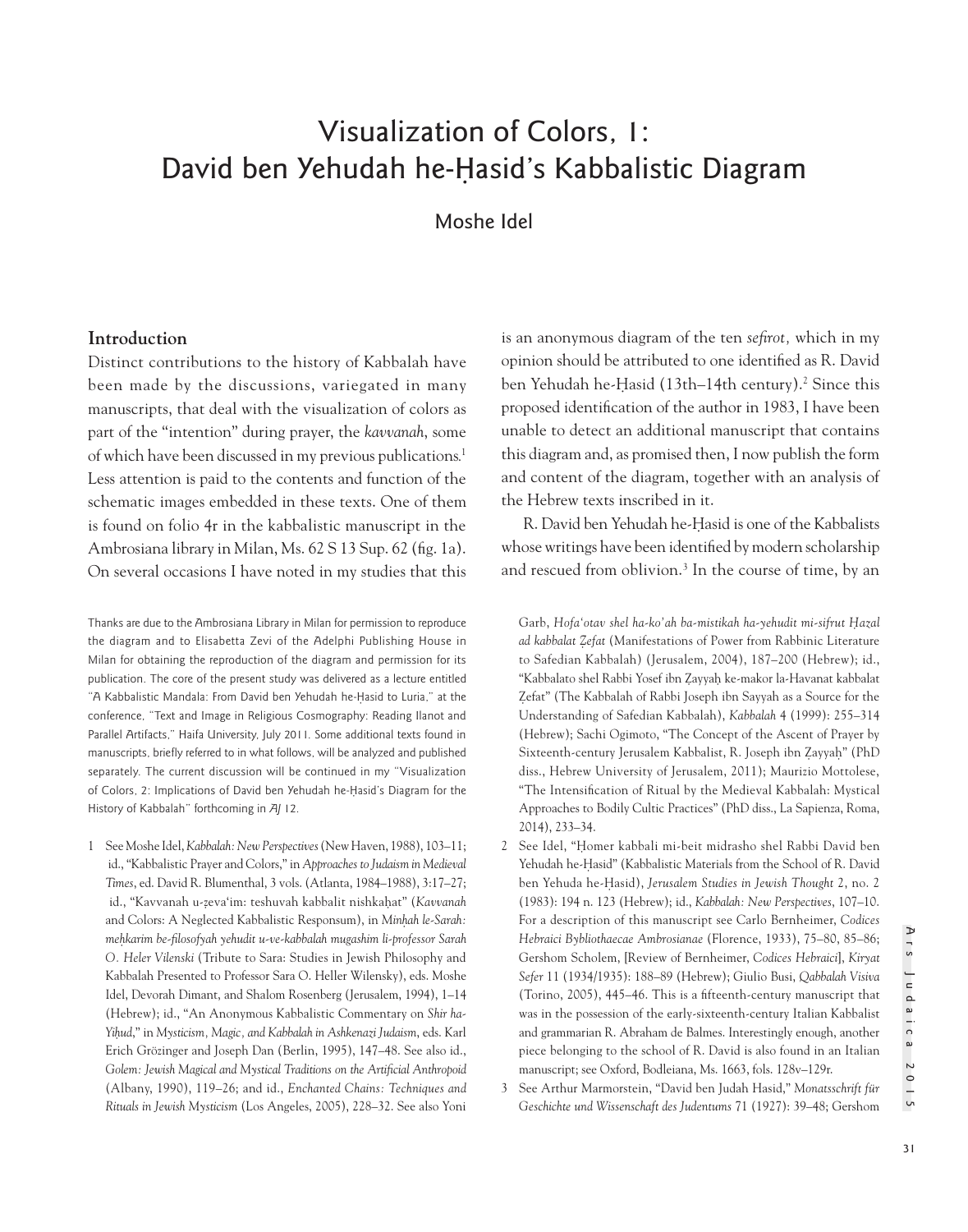analysis of the Kabbalistic terminology and concepts it is possible to determine the affinities between this Kabbalist and the works of some others, especially R. Joseph ben Shalom Ashkenazi (early fourteenth century),<sup>4</sup> and other unidentified Kabbalists whose writings are still in need of analysis.5 Some of R. David ben Yehudah he-Ḥasid's writings have been published for the first time in our

days.6 Below I shall take into consideration studies that have appeared since my first publications in this specific field as well as some new material that I have since found in assorted manuscripts. Like in many other cases in scholarship, passages belonging to R. Joseph ben Shalom Ashkenazi will be used to clarify aspects of R. David's Kabbalistic thought.

Scholem, "Rabbi David ben Yehudah he-Hasid nekhed ha-Rambam" (R. David ben Yehuda he-Ḥ asid Grandson of the Ramban), in id., *Meh*̣*kerei kabbalah* (Studies in Kabbalah), eds. Joseph Ben Shlomo and Moshe Idel, vol. 1 (Tel Aviv, 1998), 137–70. (Hebrew); Efraim Gottlieb, *Meh*̣*karim be-sifrut ha-kabbalah* (Studies in Kabbalah Literature), ed. Joseph Hacker (Tel Aviv, 1976), 249–50, (Hebrew); Amos Goldreich, "Sefer ha-gevul le-Rabbi David ben Yehudah he-Ḥasid" (*Sefer ha-Gevul* by R. David ben Yehudah he-Hasid), MA thesis, Tel Aviv University, 1972 (Hebrew); Yehuda Liebes, *Studies in the Zohar* (Albany, 1993), 126–134; Moshe Idel, "Targumo shel Rabbi David ben Yehudah he-Hasid le-Sefer ha-Zohar u-ferushav la-alfa beta" (R. David ben Yehudah he-Hasid's Translation of the Zohar and His Commentaries on the Alphabet), *'Alei Sefer* 8 (1980): 60–73, 9 (1981): 84–98, 10 (1982): 25–35 (Hebrew); id., "'Ta'amei ha-'ofot ha-teme'im le-Rabbi David ben Yehudah he-Ḥasid u-mashma'utam" ('*Ta'amei Ha-'Ofot Ha-Teme'im*' of R. David ben Yehuda he-Ḥasid), in *Alei shefer: meh*̣*karim be-sifrut hehagut mugashim li-khvod ha-rav doktor Alexander Shafran* ('*Alei Shefer*: Studies in the Literature of Jewish Thought Presented to Rabbi Dr. Alexander Safran), ed. Moshe Hallamish (Ramat Gan, 1990), 11–27 (Hebrew); id., "Homer kabbali," 169-207; id., "Od al Rabbi David ben Yehudah he-Ḥasid ve-ha-Ari" (More on R. David ben Yehudah he-Ḥasid and R. Isaac Luria), *Da'at* 7 (1981): 69–71 (Hebrew); id., "The Image of Man above the *Sefirot*: R. David ben Yehuda he-Hasid's Theosophy of Ten Supernal *sah*̣*sah*̣*ot* and Its Reverberations," *Kabbalah* 20 (2009): 181–212. See also below, nn. 4 and 5.

4 See in particular Gershom Scholem's groundbreaking study, "Hamehabber ha-amitti shel perush Sefer yezirah ha-meyuhas le-ha-Rabad u-sfarav" (The Real Author of the *Commentary on Sefer Yez*̣*irah* Attributed to R. Abraham ben David and His Works), in id., *Meh*̣*kerei kabbalah* (Studies in Kabbalah), eds. Yosef Ben Shlomo and Moshe Idel, vol. 1 (Tel Aviv 1998), 112–36 (Hebrew); Georges Vajda, "Un Chapitre de l'Histoire du Conflit entre la Kabbale et la Philosophie: la Polemique anti-intellectualiste de Joseph b. Shalom Ashkenazi," *Archives d'histoire doctrinale et littéraire du Moyen Age* 33 (1956): 45–127 and the text Vajda has published that deals with Ashkenazi's critique of philosophy, id., "Tish'im ve-arba hakdamot shel ha-filosofim ha-muva'ot al yedei Rabbi Yosef ben Shalom Ashkenazi" (Ninety-Four Principles of

the Philosophers Cited by R. Joseph Ashkenazi), *Tarbiz* 27 (1958): 290– 300 (Hebrew). See also Moshe Hallamish's introduction to his edition of *Perush kabbali li-Vreshit Rabbah le-Rabbi Yosef ben Shalom Ashkenazi* (Commentary on Genesis Rabbah: Kabbalistic Commentary of R. Yoseph ben Shalom Ashkenazi on Genesis Rabbah (Jerusalem, 1984), 11–27 (Hebrew); id., "Seridim mi-perushei Tehilim le-Rabbi Yosef ben Shalom Ashkenazi" (Remnants from the Commentary on Psalms by R. Joseph ben Shalom Ashkenazi), *Da'at* 10 (1983): 57–70 (Hebrew); Liebes, *Studies in the Zohar*, 93–95; Haviva Pedaya, "Shabbat Shabbtai u-mi'ut ha-yare'aḥ – ha-ḥibbur ha-kadosh: ot u-temunah" (Sabbath, Sabbatai, and the Diminution of Moon – The Holy Conjunction, Sign and Image), *Eshel Beer-Sheva* 4 (1996): 143–91 (Hebrew); Harvey J. Hames, *The Art of Conversion: Christianity and Kabbalah in the Thirteenth Century* (Leiden, 2000), 139–40; Amador Vega, *Ramon Llull and the Secret of Life*, tr. James W. Heisig (New York, 2003), 81–82; Moshe Idel, "Ashkenazi Esotericism and Kabbalah in Barcelona," *Hispania Judaica Bulletin* 5 (2007): 100–104; Elliot R. Wolfson, *Language, Eros, Being: Kabbalistic Hermeneutics and Poetic Imagination* (New York, 2005), 64, 178–79.

- 5 Idel, "Homer kabbali," 169–207; id., "An Anonymous Kabbalistic Commentary on *Shir ha-Yih*̣*ud*," 139–54.
- 6 See Daniel Ch. Matt, *The Book of Mirrors: Sefer Mar'ot ha-Z*̣*ove'ot by R. David ben Yehuda he-H*̣*asid: Text and Study* (New York and Toronto, 1983); *Or Zaru'a, by Rabbi David Ben Yehuda He-H*̣*asid*, ed. Bentsion Ben Levi Hacohen (Jerusalem and New York, 2009). The diagrams from *Sefer ha-Gevul* as found in Paris, BnF, Ms. 876 have been printed in Busi, *Qabbalah Visiva*, 197–335, and the brief Hebrew texts accompanying them have been translated into Italian. It should be mentioned that when checking other manuscripts of *Sefer ha-Gevul*, one may find many substantial variants in comparison to the manuscript in Paris. See, e.g., Moshe Idel, "Rabbi Nehemyah ben Shelomoh ha-navi al magen David ve-ha-shem Taftafya: mi-magyah yehudit le-kabbalah ma'asit u-le-kabbalah iyyunit" (On Magen David and the Name Taftafiah: from Jewish Magic to Practical and Theoretical Kabbalah), in *Ta-Shema: meh*̣*karim be-mada'ei ha-yahadut le-zikhro shel Yisrael M. Ta-Shema* (Ta-Shma: Studies in Judaica in Memory of Israel M. Ta-Shma), eds. Avraham Reiner et al., 2 vols. (Alon Shvut, 2011), 1:28–32 (Hebrew).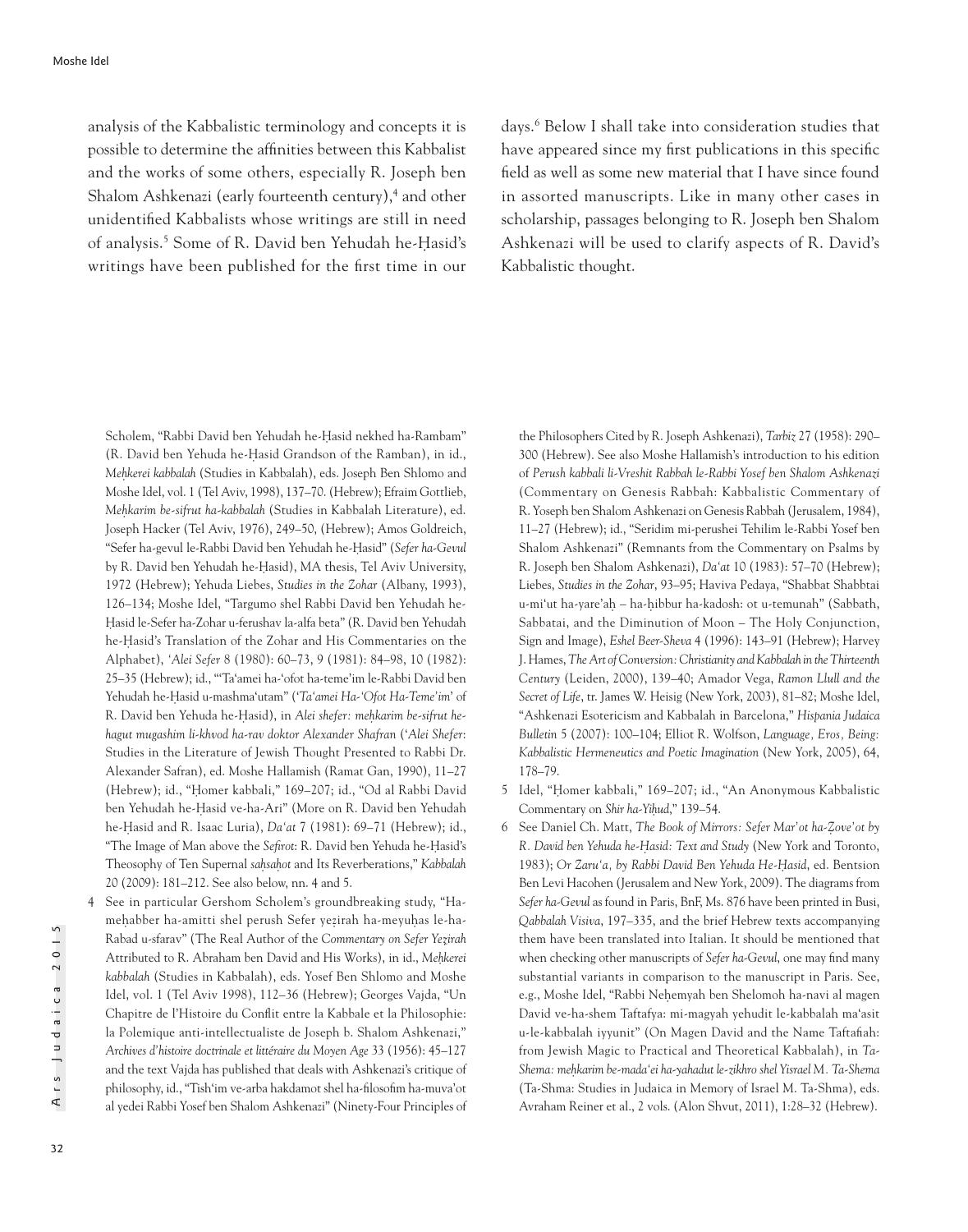# **The Diagram**

The principal inscriptions within the diagram (fig. 1a) read as follows:

# **At the top of the page: a**

כתר עליון הגדול היחוד האמיתי<sup>7</sup> המיוחד בכל שמותיו לבן כשלג יהיה

The Supernal Great *Keter* (Crown), the true Unity that is united in all its names, white like snow, YHWH

# **In the first circle (from the outside), starting bat the top, counterclockwise:**

שכל מופלא נתיב א'. שכל מזהיר נתיב ב'. שכל מקודש נתיב ג'. שכל קבוע נתיב ד'. שכל נשרש נתיב ה'. שכל נבדל נתיב ו'. שכל נסתר נתיב ז'. שכל שלם נתיב ח'. שכל טהור נתיב ט'. שכל מתנוצץ נתיב י'. שכל מצוחצח נתיב י"א. שכל בהיר נתיב י"ב. שכל מנהיג נתיב י"ג. שכל מאיר נתיב י"ד. שכל מעמיד נתיב ט"ו. שכל נצחי נתיב י"ו. שכל ההרגש נתיב י"ז. שכל בית השפע נתיב י"ח. שכל סוד הפעולות נתיב י"ט. שכל תכונת כל היצורים נתיב כ'. שכל החפץ נתיב כ"א. שכל נאמן נתיב כ"ב. שכל קיים נתיב כ"ג. שכל דמיוני נתיב כ"ד. שכל נסיוני נתיב כ"ה. שכל מחודש נתיב כו. שכל מורגש נתיב כז. שכל מוטבע נתיב כח. שכל מוגשם נתיב כט. שכל כללי נתיב ל. שכל מתמיד נתיב לא. שכל נעבד נתיב לב.

Path 1: wondrous intellect; Path 2: resplendent intellect; Path 3: sacred intellect; Path 4: constant intellect; Path 5: rooted intellect; Path 6: separated intellect; Path 7: hidden intellect; Path 8: complete intellect; Path 9: pure intellect; Path 10: sparkling intellect; Path 11: polished intellect; Path 12: clear intellect; Path 13: leading intellect; Path 14: illuminating intellect; Path 15: establishing

intellect; Path 16: eternal intellect; Path 17: sensual intellect; Path 18: plentiful intellect; Path 19, intellect of the attributes of all the creatures; Path 20: pathseeker's intellect; Path 21: desirous intellect; Path 22: faithful intellect; Path 23: standing intellect; Path 24: imagining intellect; Path 25: experimental intellect; Path 26: renovated intellect; Path 27: perceived intellect; Path 28: innate intellect; Path 29: materialized intellect; Path 30: general intellect; Path 31: persistent intellect; Path 32: worshipful intellect.

This is a list of thirty-two paths of wisdom, mentioned in *Sefer Yeẓirah* and described here as thirty-two intellects, which has been fleshed out in detail in several Kabbalistic lists, especially in the preface to R. Joseph ben Shalom Ashkenazi's commentary on *Sefer Yeẓirah*. 8

# **In the second circle, starting at the top, c counter-clockwise:**

בגד כפרת והווח $^9$  טי לנ סע צק אאאא $^{10}$  עד כו' בבבב עד  ${\rm [A]}$ כו׳ וכן אלפה ביתה כולה,  ${\rm [B]}$  ואחר כך התורה כולה כתובה בה מבראשית ברא אלהים גו' עד לעיני כל ישראל, עד שיסובב כל  $\left[ \text{D} \right]$ ואחר כך י"ב הוויות יהוה יוהה יההו וכן כלם. $\left[ \text{C} \right]$ ואחר כך י"ב מזלות ואחר כך י"ב חדשים ואח"כ י"ב שבטים אח"כ י"ב אבנים, ואח"כ כ"ד אדנים שהם אדני $^{12}$  וכו'.  $[{\rm E}]$  וכן תבנית כל כללי הנמצאות וכלליהם ופרטי פרטיהם, וכן כל עשב ועשב והצומח וחיות ועופות ובהמות ושרצים ורמשים ודגי הים ומלאכים וגלגלים וככבים, והימים והנהרות ואדם הראשון וכל זרעו.

"[A] BGD KPRTh, WHWWH, TY LN S'ZK, until etc., BBBB until etc., and so the entire Alphabet [B] And afterwards the entire Torah is written in it from '*Bereshit Bara*' '*Elohim*' etc., until '*Le-'einei kol Yisra'el*', until the entire circle will be moved [C]

10 I do not understand why those letters appear while the final two, רש, are missing.

<sup>7</sup> The phrase האמיתי היחוד in the context of the first *sefirah* occurs twice in the short text found in Oxford, Bodleiana, Ms. 1663, fol. 128v. This phrase betrays some form of polemic tone, as if there are other persons whose understanding of unity is not the true one.

<sup>8</sup> See fols. 10a–11a, with some small changes, especially in the matter of location of the same descriptions of the intellects, though the order is basically the same in most of the cases.

<sup>9</sup> The correct form should be אחוזח. It is obvious that the copyist did not have a good version of the text in the diagram before him.

<sup>11</sup> The categories mentioned in A, B, and C are linguistic par excellence, while the two others, D and E, refer to the cosmos and living beings. Categories A, B, and C represent a case of linguistic order that is projected on the metaphysical level. See Moshe Idel, "On some Forms of Order in Kabbalah," *Da'at* 50–52 (2003): xxxi–lviii.

<sup>12</sup> Compare R. Joseph Ashkenazi's *Commentary on Sefer Yez*̣*irah*, fol. 6b: צריך להיות כ"ד אדנים בעגול תוך ספירת מלכות כנגד אדני המשכן והם הם שם אדני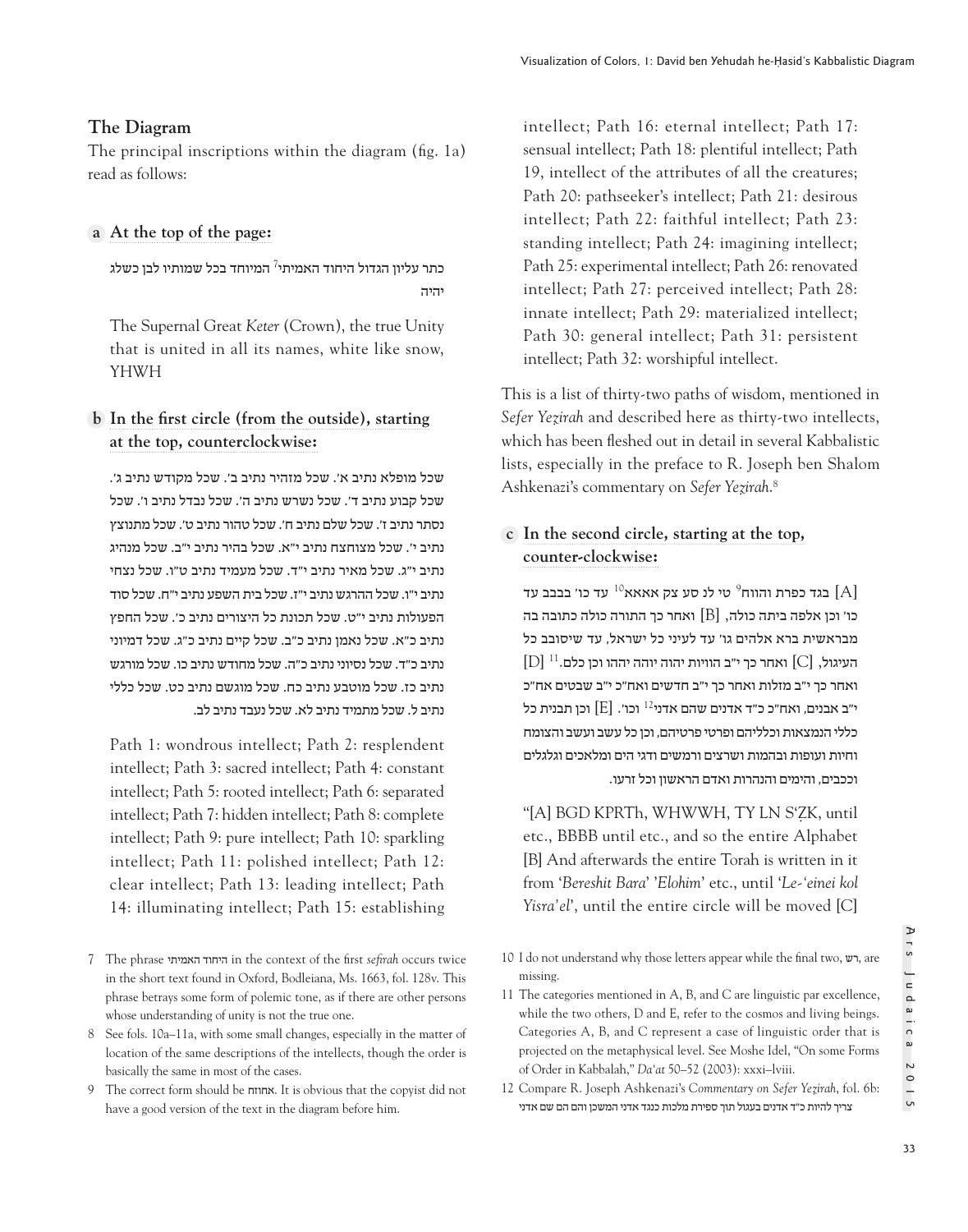and afterwards twelve Hawayyot, YHWH YWHH YHHW, and so all [D] and afterwards the twelve signs of the zodiac, and afterwards twelve months, twelve tribes, twelve stones, and afterwards twentyfour [times] Ad[o]nim, that are Adonai etc., [E] And the entire structure of the principles of the existences, and their principles and the details of their details, and so to each and every grass, and the vegetable and the animal and the birds and the domestic animals, and reptiles and insects and the fishes of the sea, and angels and spheres and stars, and the seas and the rivers and the first man and all his offspring."

## **In the strip descending from the second to the tenth circle: d**

#### חכמה תכלית השמים זעיר אנפין

*Hokhmah*, the blue of heaven, *Ze'yir 'Anppin* (divine configuration). *Binah*, green as the rainbow, YHWH, *Z*[*e'yir*] *'A*[*nppin*]. א"ז יהוה כקשת ירוק בינה גדולה כסף צרוף יהוה ז"א .*A '.Z* ,YHWH ,silver refined ,*Gedulah Gevurah*, red as fire, YHWH, *Z. 'A*. א"ז יהוה כאש אדום גבורה *Tiferet*, white that tends to red, YHWH, *Z. 'A*. א"ז יהוה לאדום נוטה לובן תפארת  $Nezah$ , white that tends to blue, YHWV, *Z. 'A. א"ז יהוה לתכלית יהוה Hod*, green that tends to red, YHWH, *Z. 'A*. א"ז יהוה לאדום נוטה ירוק הוד *Yesod*, blue that tends to black, YHWH, *Z. 'A*. א"ז יהוה לשחור נוטה תכלית יסוד  $\emph{Malkhut}$ , black hue, YHWH, Z. 'A. מלכות גוון שחור יהוה ז"א

## **To the right of the strip, intersecting the circles: e**

כל אלו ט' ספירות נקראים זעיר אנפין All those nine *sefirot* are called *Ze'yir 'Anppin*

## **At the top of the page: f**

כלותי בו נתיב מן לב נתיבות חכמה יש בו י"ח צינורות למעלה במה שיקבל ויש בו י"ח צינורות למטה במה ישפיע /כל אלו הרמזים צריכין קבלה מפה אל פה

I finished by it the path of thirty-two paths of wisdom; there is in it eighteen pipes above13 and it will receive by them, and there eighteen pipes below from which it emanates. / All those hints must be transmitted from mouth to mouth.

It is noteworthy that in this diagram there is no representation of the Infinity at all, and even the *sefirah* of *Keter* is described as transcending the structure of the ten *sefirot*. It goes without saying that the translation of the names of the colors here and below is, to a certain extent, arbitrary, since the same term for a certain color has been understood differently by different Kabbalists, particularly in the case of *tekhelet* (blue).

13 I did not find a parallel to the theme of 18 or 36 pipes or channels.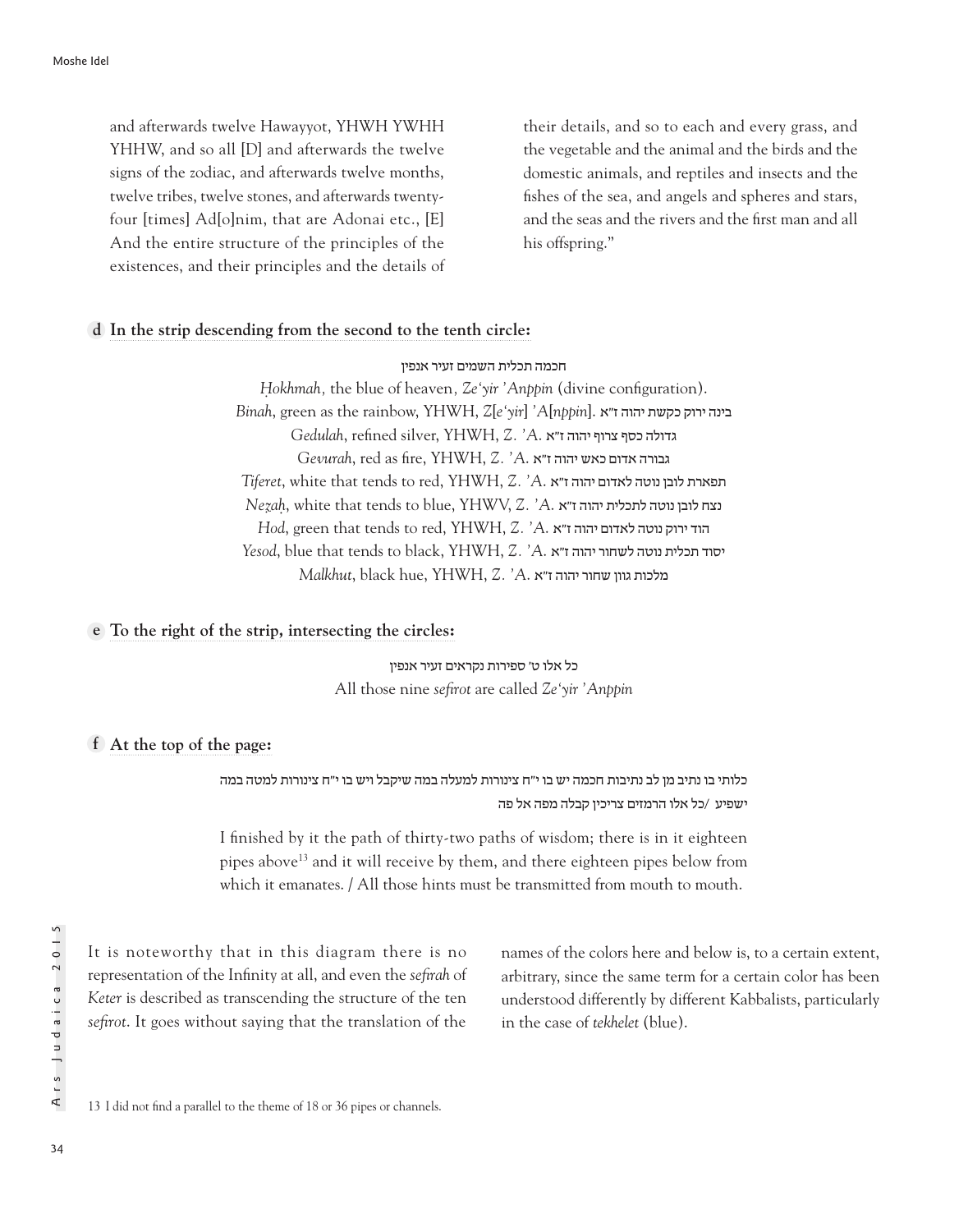# **R. David ben Yehudah he-Ḥasid's Authorship of the Diagram**

The diagram on fol. 4r of the Ambrosiana Ms. S 13 Sup. (fig. 1a) is anonymous. However, as mentioned above, I believe that it is possible to identify its author. On fol. 3b of the same manuscript there is the Kabbalistic response of a certain R. David about *du-parẓufin* (two-faced), which fits the views of R. David ben Yehudah he-Hasid, and which I have published and analyzed in detail.14 Moreover, on folios 2a–3a, there are circles that indubitably belong to some version of R. David's *Sefer ha-Gevul*. An equally decisive proof for the affinity between the diagram and R. David is the fact that immediately after the response on *du-parẓufin* in his name, found on fol. 3b, there is a short paragraph that alludes to a diagram that is similar to that reproduced above, which opens with the following sentences:

"Happy is the man that fears YHWH, he desires very much his commandments."15 This is he that constrained the constellations,16 a circle within the circle of the supernal *sefirot*, encompassing everything and emanate from their emanation upon all the separated [entities] in a general manner.<sup>17</sup> And<sup>18</sup> from the emanation of the *Teshuvah* (repentance) six powers and from the emanation of the sixth, one called Keroziel.<sup>19</sup>

- 14 Idel, "Ḥomer kabbali," 193–97; see also Liebes, *Studies in the Zohar*, 126–34.
- 15 Ps. 122:1.
- 16 This phrase is found already in R. Abraham ibn Ezra, in connection with the ability of God to overcome the astrological order. Here, however, it is applied to the human order. The meaning of such a phrase in this instance is the magical power of the Kabbalist. This is an interesting piece of evidence as to the astronomical or astrological backgrounds of the diagrams of ten *sefirot*. For astrology and R. Joseph Ashkenazi, see Moshe Idel, *Saturn's Jews: On the Witches' Sabbat and Sabbateanism* (London and New York, 2011), 17–22.
- 17 The phrase כלל דרך occurs several times in this school. See, e.g., Idel, "Kavvanah u-zeva'im," 4-5, in the passage reproduced below, and repeated multiple times in Ashkenazi's *Commentary on Sefer Yez*̣*irah* and in ibn Zayyah, *Sefer Zeror ha-hayyim*, London, BL, Ms. Montefiore 318, fol. 28v.
- 18 The following statement and the entire paragraph that follows it in the manuscript that I did not reproduce is a paraphrase of R. Isaac ben

The first three lines describe concentric circles including the phrase *'Iggul ha-sefirot*, the "circle of the sefirot" that will be dealt with in the second part this study. It is hard to avoid the significance of such a statement, found between a responsum authored by R. David and the diagram that appears on the next page. However, even more compelling is the almost total parallelism between the names of the colors and their corresponding *sefirot*, and what is recorded in a commentary written by R. David on *Ma'aseh Merkavah*. Following the list of ten colors found in R. Joseph Ashkenazi's *Commentary on Genesis Rabbah*, 133, R. David adopts a list parallel to the one found in the diagram in one of his shorter commentaries:

[...] the spheres of *Hokhmah* [wisdom] all its sons [sic] are clothed [in] blue with 377 lights kinds of splendors that are found in them. And the spheres of *Binah* [understanding] where there are the holy beasts are all clothed in the likeness of green like of the rainbow, and the spheres of *Gedulah*  [greatness] are all clothed in whiteness of silver and like the white waters. *Gevurah* [strength] are all clothed in the likeness of fire. And the spheres of *Tiferet* [splendor] are all clothed [in] white and red.20

Jacob ha-Kohen's *Ma'amar ha-Az*̣*ilut ha-Semalit*, published in Gershom Scholem, "Kabbalot Rabbi Ya'akov ve-Rabbi Yizhak bnei Ya'akov ha-Kohen" (The Kabbalah of R. Jacob and R. Isaac, the sons of R. Jacob ha-Kohen), *Madda'ei ha-Yahadut* 2 (1927): 249–50 (Hebrew).

- $19$  Milan, Ambrosiana, Ms. 62, fol. 3v: אַשְׁרִי אַיֹּשׁ יִרָא אֶת יְהֹוֶה וחפץ מאד בַּמַצְוֹתִי' : זהו שדד כל המערכות עגול בתוך עגול הספירות עליונות על הכל מקיפות ומשפיעות מאצילותם על כל הנבדלים דרך כלל. ומאצילות התשובה ששה כחות ומאצילות הששי הנקרא כרוזיאל
- $20$  Jerusalem, NLI, Ms. 4° 80, fol. 81r: גלגלי החכמה כל בניו לבושי תכלת עם ג' מאו' וע"ז אורות מיני זוהרים שבהם. בינה אשר שם חיות הקדש כלם לבושים כדמו' ירוק שבקשת וגלגלי גדולה כולם לבושים כלובן הכסף וכמים לבנים וגלגלי גבורה כלם לבושים this of authorship s'David For .כדמות אש וגלגלי תפארת כולם לבושים לבן ואדום treatise, see Scholem, "Rabbi David ben Yehudah he-Hasid nekhed ha-Rambam," 146. The number 377 is the *gematria* of *Malbush* and *Hashmal* = 378, as a number of supernal lights, seen already in the late antiquity treatise *Ma'aseh Merkavah*, which is commented upon by R. David. For these issues, see also below, n. 26. Compare also *Sefer Toledot 'Adam* by R. Joseph of Hamadan, published in *Sefer ha-Malkhut*,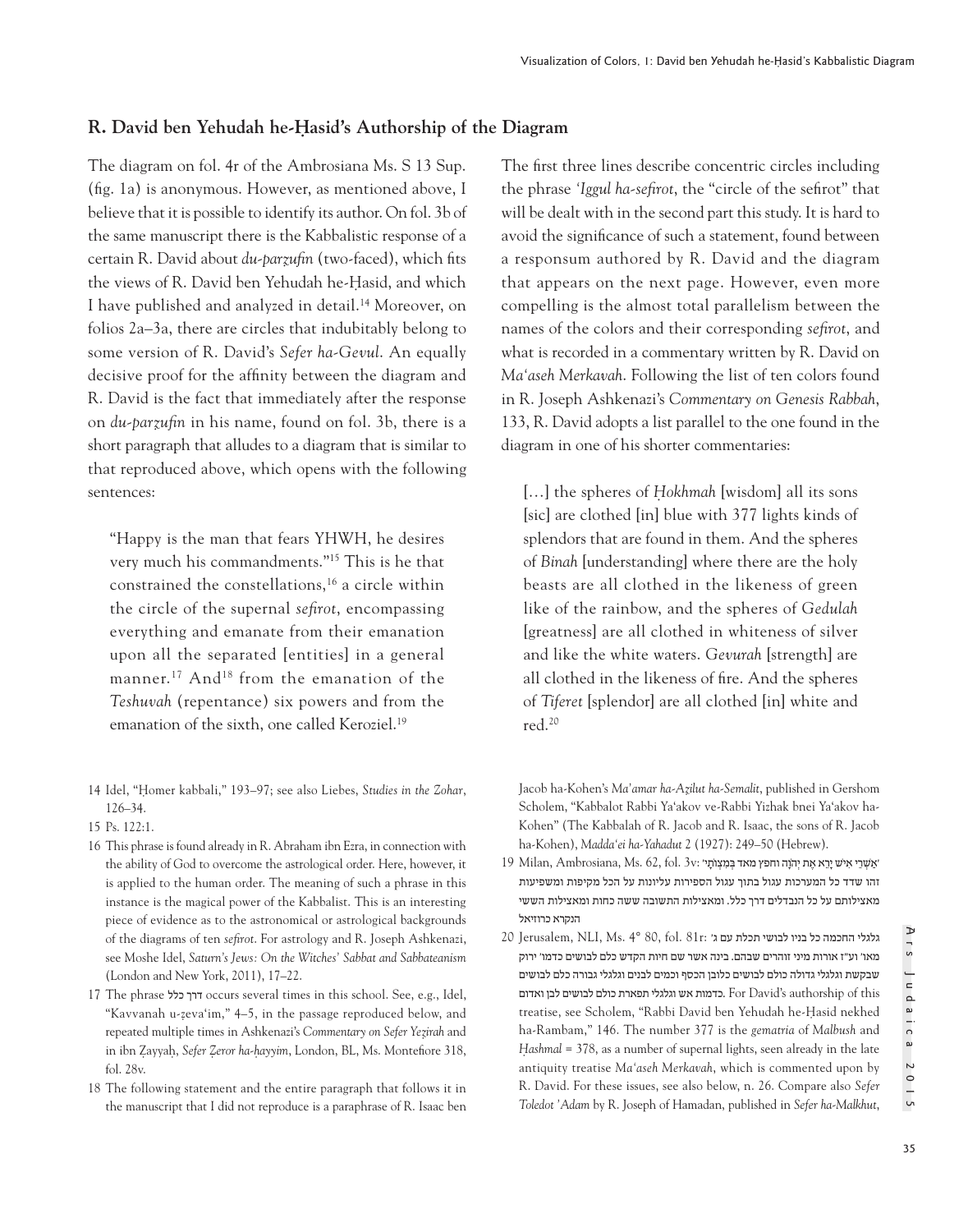

< **Fig. 1** (a)

**Fig. 1.** (a) Kabbalistic diagram; (b) Twelve divine names, twelve seals, and twelve tribes in R. David ben Yehudah he-Ḥasid (?), *Kabbalistic treatise*, 13th or 14th century. Milan, Ambrosiana Library, Ms. 62 S 13 Sup. 62, fol. 4r–4v

Ars Judaica 2015

Ars Judaica 2015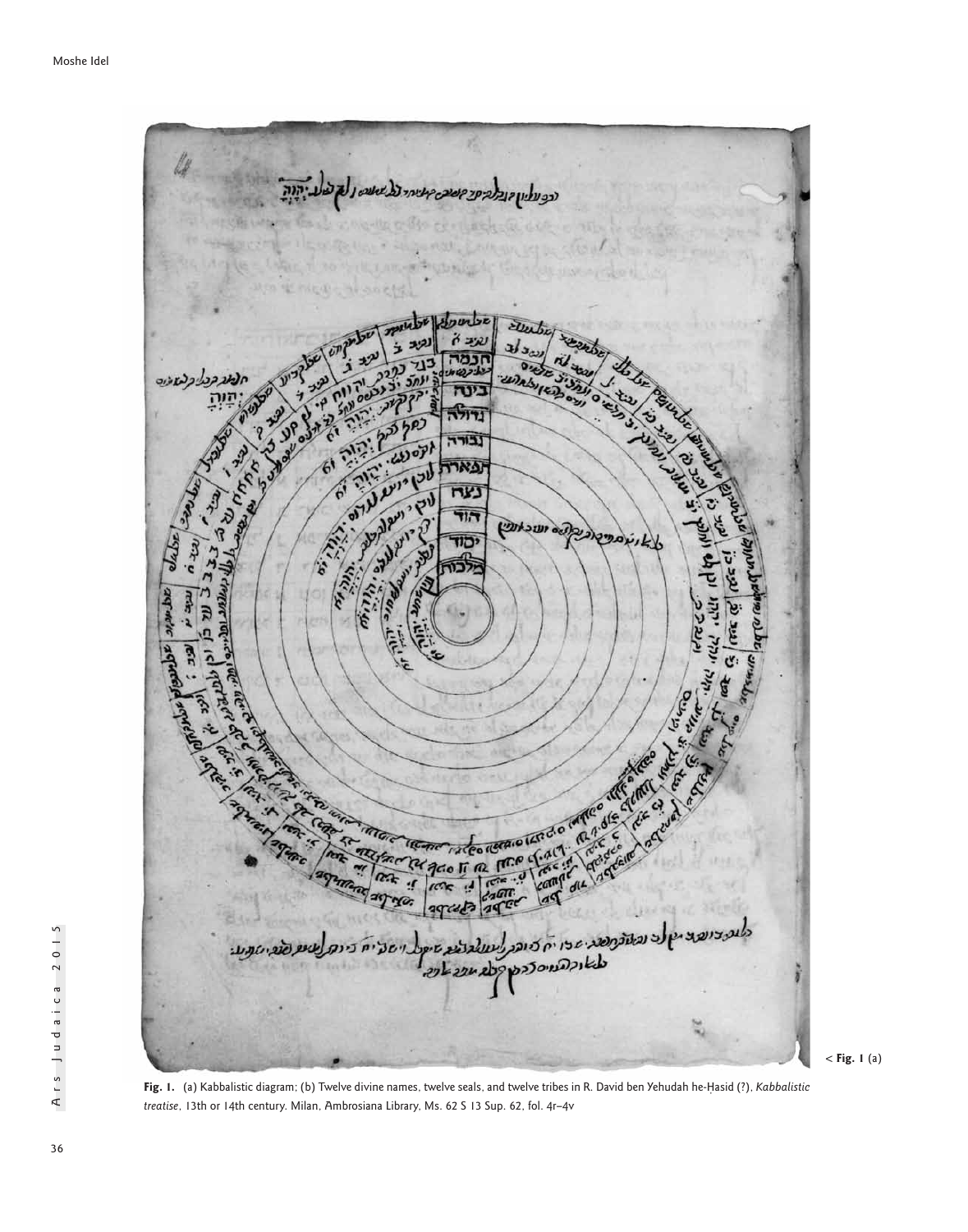谷

יגי ידעה ה קייטלנפיצים ומפס יציבות ליצ חלשים לשנב ומעולות ובחוקם יודלבם זלת וקירום ומנוע משם יהוד ברקיובי פרע בי ציום ופיקו מותום עד כביו ועות פורי ומעונות ומחומשי בנפי מקום ומיינים ומעון משם ייקודי יהו ה מגעולם ומפניחד הכי נא יצ' חות עות כמולם כל דולים קל בסיים ועישים יותר יכולים לא מיצ' חופשות שקיום ים.<br>יהו ה מגעולם ומפניחד הכי נא יצ' חות עות כמולם כל דולים קל בקרב בי פרב יש על זו דולים לבצת יד חוג שנת של שם כנשים וצי יצובים ללה קיספר לנפי י שלשם משונת ל מנפטנה טיקוב בי טובים וד יצובים לבנה יצ' מנפטנתים יום ו' וכן אות כ' נחתוב על יום כן על ידי תעשי קטעות ומופעות וכן ונג בן נשונה על עם כן און<br>אום א' וכן אות כ' נחתוב על עם יא עולה ג' חובותעם והולי ואך ציע שקפת מטייםם ופעם על לעץ אופס יב חובעוב שלשם כנבל

|  | יהוה וארבעה דגליהם       |  |                                    |
|--|--------------------------|--|------------------------------------|
|  | דול א יהוה יההו יוחה     |  |                                    |
|  | דול ב הוהי הויה הדולו    |  |                                    |
|  | דגל ג והיה וההי ויהה     |  |                                    |
|  | דגל ד היהו היות ההול     |  |                                    |
|  |                          |  | לוקיב זהי דגל א הודה יששנו ובלון   |
|  |                          |  | עייפק כוחלי רגל ב ראובן שמעין גד   |
|  | דגל ג אפרים מנשה בנצמן   |  |                                    |
|  | דנל ד דן אשרנפתלי        |  |                                    |
|  |                          |  | לב משלת לבד תקופה א ניסן אייר סיון |
|  | תקופק ב תמוז אב אלול     |  | للتان اللاهمالة                    |
|  | תקופה ג תשרי מרחשון כסלו |  |                                    |
|  | תקופה ד טבת שבט אדר      |  |                                    |

לאבלאן כלח מת ובערן כו קייוב קעלקיב חוב עם שלעם קיעותך ול דונה שלבם לגילה מבתוכנת ש וקור ל דולה שונן אותנה לאם קוטותי בון לאות: ישלב ב תוכשות ואות . בישום . וכן ל לשונה שיש לג חוב שנת ווות כ לנשם וכן אד וונעם של Jo. ste cres ach the abra is bet everythe refer יות בעיול יחל ידי יולם ישל ג' ישים ידי כשובל כשופה תעי כקופית ישלה בחושם כנך הוא ענישי כי כל בליושים יקוה ים ועל יצ אצים ונועו דולים ומב ל חובתום של to le elf lierare a maria es marca ועלים יו נרולו לפנקים עלים יול ול בשל ליונות קולד יב שובם כוד על יהוק שקו דעק ק כיוד לחופט תחוק עוק בשים ושעוב נפך נופך בובל ולחב שקודוניוך ופ רוני ליו לגודינוך בבין כי יב מזורת שלשיכה לין ידיאן לפאות<br>עדי צוהן בילי דריי בי שיום באבל משאניעול יובה יעש ביוב quester e que per reple ade une a spa ide למולענם ועול מחוקם יקובן outer pole soo לבנותם שין שפי נושה תקלים לוש תאשוב חנו עובל

יהוה יההן יוהה וכני שווכי לגי ל תל משנג אוה עובלך לי קוק לעלות קיעלות אלום חלים כלובה לבק לוני הנקיופה מוקדם שפע יולפ יוד יול שם קוני אד יצא לה יולשם חופיעות וגיטלות מעול שבנות נעו עם פור מקצים לחול תוב יעת שלשם מנותד ע שום קולי כןיל כקי וכן שלשם חלונג כיעשלי לבגורפ גשה ישובלם שפע יעוש לכי וכם תעץ והיזוקקי ניקב וכן לבנונה יעל עם נדר תוכלם נה על חוב ענפו לעם אונה ל נחנום עלשם להזרול ואנ דיבו ביוב בזו לע במקביעות עלונים לין לה ירח תעלמן וולב לפי כלאות שיואנים מלשי יקוב ללתר ולחד מחוקתו עלתי יקוד יחיו ועלפי דור ימש ולכ מי ניוטך ולג כיאך to res reset with the figure med ment of a coc mes the effect of was יאלין בקוב ובי יול מעופר תוכי שמו לעול ולוץ ח יב חוקשוב איע יולק יב על יול לנחל לחוריעו קיקע וווקין לות יעקב אבוך לב עון פיעך למגבו לל כלוחי יץ יב אנפטור אוקני לבוב סוכמו ביתועל למופיע בעייל | וקבל לע שול ת היול שנים עשב ווע לשניע לגם ללקם ניצק לעם לג שוב לצופ נעק אופין

**Fig. 1** (b) >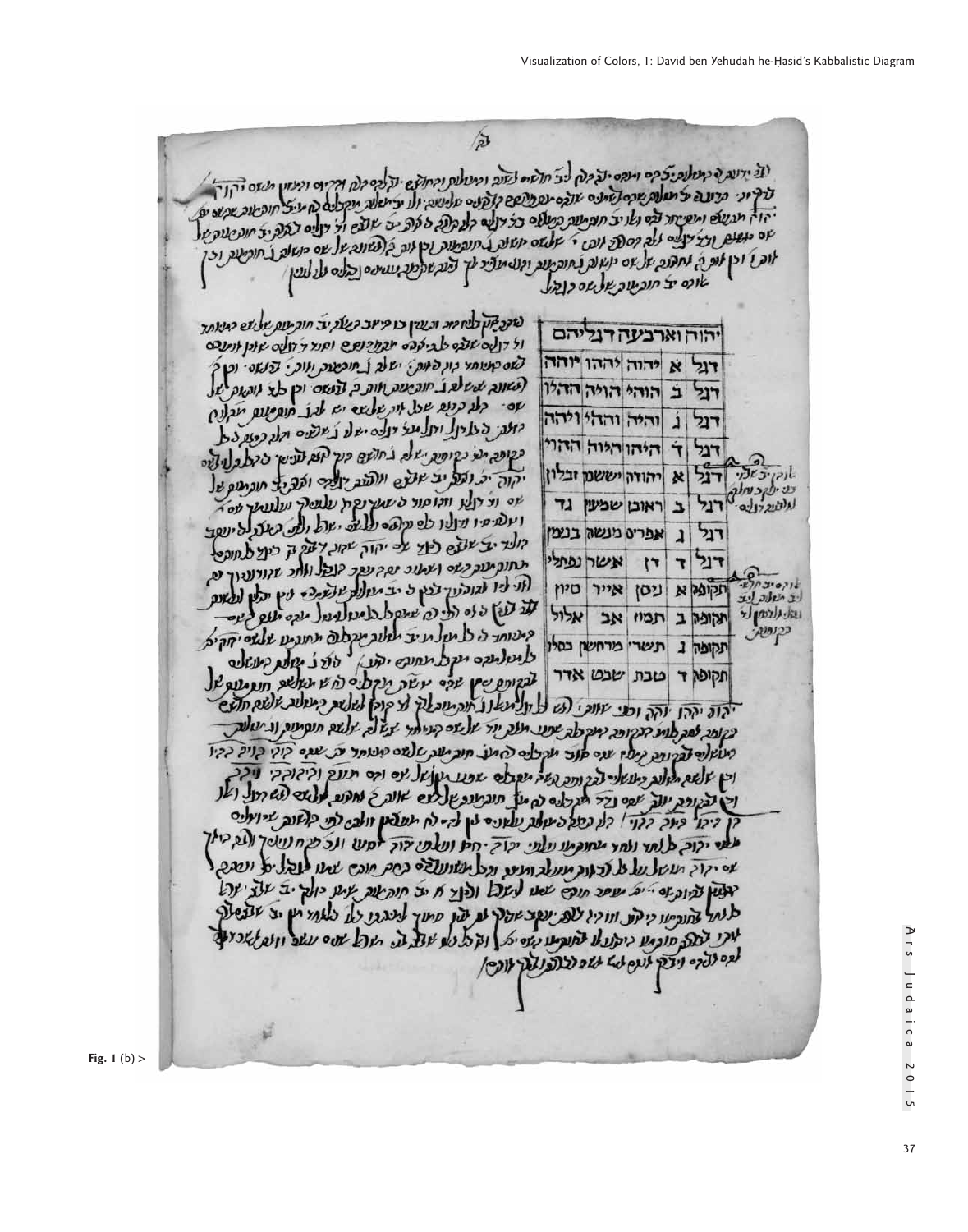In addition, the term "the great supernal *Keter*" that appears at the top of the diagram is found in a treatise belonging to the school of R. David.<sup>21</sup> The ambiance of secrecy, as seen in the last statement at the bottom of the diagram, is characteristic of some of R. David ben Yehudah he-Hasid's treatises, as well as those of R. Joseph Ashkenazi.22 Moreover, the topic of imagining colors, as related to Kabbalistic prayer, is found in a text which appears at the end of R. David ben Yehudah he-Hasid's Sefer 'Or Zaru'a, and was authored by him.<sup>23</sup>

However, those topics carry only circumstantial weight, and more is needed in order to strengthen the identification of the author of the diagram. Indeed, in a short discussion about prayer found in Cambridge, Ms.Add. 505, fol. 8r, we read:

R. David said: We are not allowed to visualize the ten *sefirot*, except in accordance with the chapter

ed. J. Toledano (Casablanca, 1930), fol. 103d, where the discussion on Hashmal and the number of lights appears in relation to the color white and the first *sefirah*. On Joseph of Hamandan's authorship of this book see Gottlieb, *Meh*̣*karim be-sifrut ha-kabbalah*, 251–56. See also the other *Commentary on Ten Sefirot* by the same author, Paris, BnF, Ms. 853, fol. 80r but in both cases a *Malbush* is not mentioned. See also below n. 68. For a similar list of colors and the corresponding *sefirot*, see R. Joseph Ashkenazi's *Commentary on Genesis Rabbah*, 133, and for his resort to the term *zoharim* in a similar context, see ibid., 228. Inspired as R. David was by Ashkenazi's list of colors, he did not exploit the references to colors in the Zoharic literature.

- 21 Idel, "Homer kabbali,"179 n. 45.
- 22 See Idel, "An Anonymous Kabbalistic Commentary on *Shir ha-Yih*̣*ud*," 146–49, 151 and in the forthcoming part of this study in *AJ* 12.
- 23 See London, BL, Ms. 771, fol. 102b, discussed in Idel, "Kavvanah u-zeva'im," 9–10. As to the authorship of this material, see Goldreich, ̣ "Sefer ha-gevul," 88. This material, which constitutes the clue for the secret meaning of the book, was not included in Hakohen's edition of *'Or Zaru'a*, which systematically avoided dealing with this dimension of R. David's understanding of prayer.
- 24 The beginning of one of the 18 blessings of the 'Amidah prayer.
- 25 The beginning of another of the 18 blessings of the 'Amidah prayer.
- 26 *H*̣ *ashmal* = *malbush* = 378. The earliest known source for this identification seems to be R. Joseph Ashkenazi's *Commentary on Sefer Yez*̣*irah*, fols. 13a, 13d. On the *malbush* of the *sefirot* see also in the design from *Sefer ha-Gevul*, reproduced in Busi, *Qabbalah Visiva*, 260, where there are eight occurrences of the term *malbush* around a circle. About the *H*̣*ashmal* as the garment, see the text found in Ms. Sassoon 290, now in the Bibliotèque de Genéve, Montana, the Segre Amar collection 145, p. 195, which in my opinion belongs to R. David: הלבוש הוא חשמל המכסה את הגלגל מכל עיגולו. See also the anonymous incantation, which I

headings which reach you, such as *Magen Avraham*<sup>24</sup> to *H*̣*esed*, or like *H*̣*onen ha-Da'at*25 to *Tiferet*. Therefore you should always visualize that color of the chapter headings, since the *H*̣*ashmal* is the garment [*Malbush*] of the *sefirah* itself,<sup>26</sup> around it, and afterwards you should draw the influx from the depth of the river, to the worlds, down to us. And this is correct, what is received from mouth to mouth.<sup>27</sup>

Here there is a name, R. David, at the beginning of the passage, and the formula about oral transmission that we see at the bottom of the diagram. The connection between this R. David and R. David ben Yehudah he-Hasid is evident, since the preceding and subsequent material includes unidentified citations from R. David's *'Or Zaru'a*. 28 However, what is more important is the mention of the colors that should be visualized, which is a prominent topic in some forms of Kabbalistic literature.

believe belongs to the school of *Sefer ha-Meshiv*, found in Ms. Sassoon 290, p. 562, where the colors are described as "clothed" מלובשים to the divinity, as well as the text referred in n. 20 above. Immediately after the passage quoted there, R. David wrote: ודע כי אומרי לבוש אל תבין ממני כי הוא לבוש גשמי ח"ו אלא ר"ל חשמל ורקיע וכל אשר בם הוא בצבע ההוא אע"פ שכל שאר המאורות יתלוו אליהם

The connection between *H*̣*ashmal* and *Malbush* has been elaborated upon several times in the writings of the sixteenth-century Jerusalemite Kabbalist R. Joseph ibn Zayyah. See, e.g.,'Even ha-Shoham, Jerusalem, NLI, Ms. 8° 416, fol. 32r, *Sefer Z*̣*eror ha-H*̣ *ayyim*, London, BL, Ms. Montefiore 318, fols. 23v, 27v–28r, 60r, 73r, and Garb, "Kabbalato shel Rabbi Yosef ibn Ẓayyaḥ," 275–76 nn. 118, 119. Sometimes the *Malbush* is mentioned without the *H*̣*ashmal*. See *Sefer Z*̣*eror ha-H*̣*ayyim*, fols. 65r, 66r, or Joseph ibn Ẓayyaḥ's *She'erit Yosef*, Warsaw, Ms. 229, fol. 58r. This type of garment should not be confused with another garment, found in ibn Zayyah's writings which, though stemming from a variety of sources that deal with the combinations of letters that constitute a pre-sefirotic structure, is a view that influenced Luria's student R. Israel Sarug. See Moshe Idel, "Bein kabbalat Yerushalayim le-kabbalat Rabbi Yisrael Saruk" (The Relationship of the Jerusalem Kabbalists and Israel Sarug of Safed), *Shalem* 6 (1992): 165–73 (Hebrew). As I noted there, another student of Luria, R. Hayyim Vital, was also acquainted with views of ibn Zayyah. For more on these issues, see the second part of this study, *AJ* 12.

אמ"ר דוד: אין לנו רשות לצייר הי' ספירות אלא בראשי פרקים הבאים לידך כגון מגן אברהם 27 לחסד וכגון חונן הדעת לתפ' לכן תצייר לעולם באותו צבע של ראש הפרקים שהוא החשמל של הספירה כי החשמל הוא מלבוש הספירה בעצמה סביב סביב ואח"כ תמשוך השפע הציורך מעומק הנהר אל העולמות עד אלינו וזהו הנכון המקובל מפה אל הפה Bee Idel, *Kabbalah: New Perspectives*, 104–5. For additional texts related to R. David found in this manuscript see Idel, "Targumo shel Rabbi David ben Yehudah he-Hasid le-sefer ha-Zohar," 87-91.

28 Ibid., 87–88.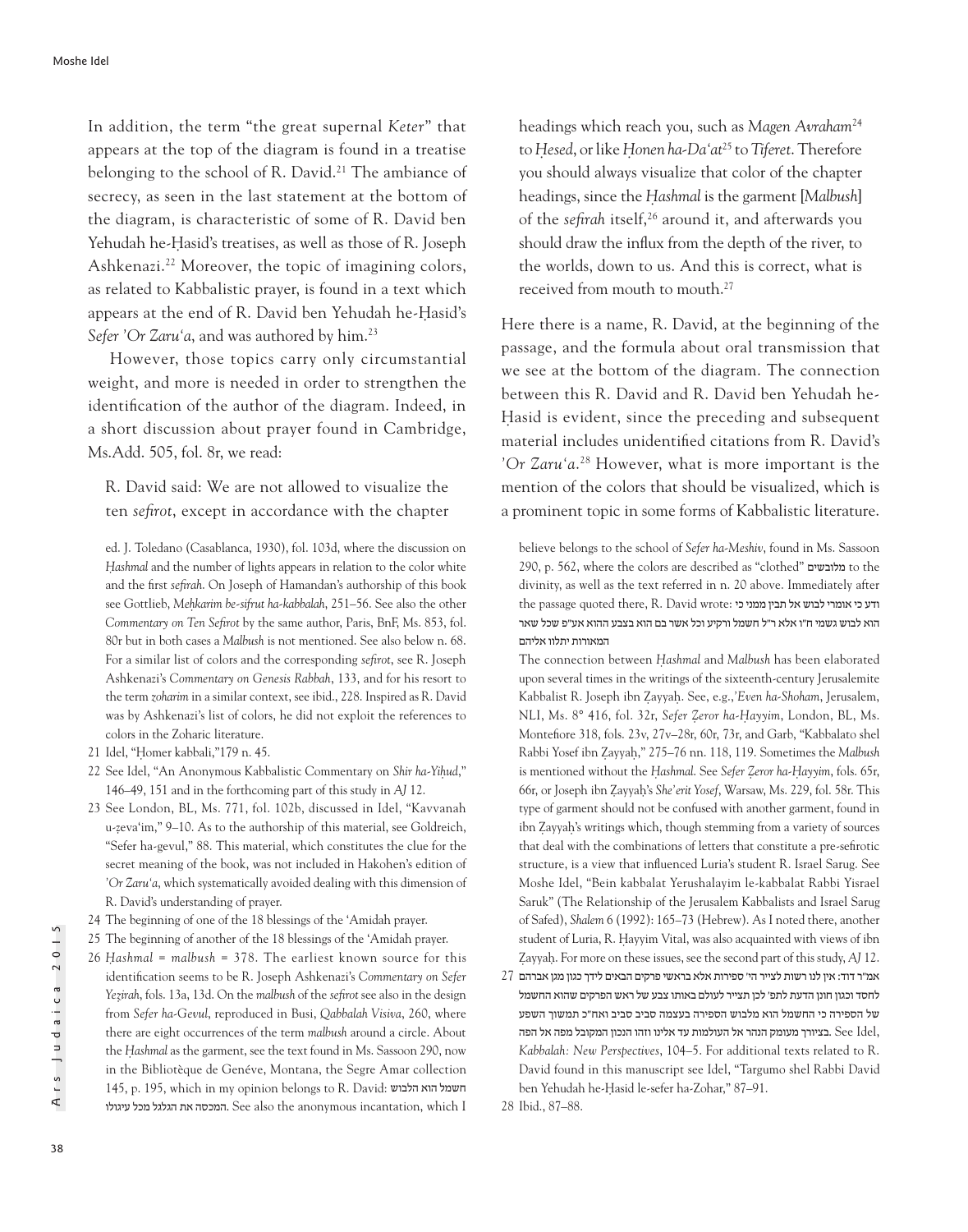This means that the Kabbalist has had access to the external aspect of the *sefirot*, the garment, namely their covering, but not to the *sefirot* themselves. Thus, it is not just the occurrence of the diagram together with a response of R. David in the Milanese Ambrosiana manuscript that points to the possible author, but also a conceptual similarity between some details in it and a passage ascribed to a Kabbalist called R. David. However, while in the diagram we have a detailed and precise list of colors and their corresponding *sefirot*, in the short passage from the Cambridge manuscript colors are mentioned in general terms without any indication of the precise colors and the corresponding *sefirot*. Nevertheless, it is obvious that something is missing in this passage, namely the specific names of the colors that are connected to each of the *sefirot* and to the specific parts of the prayer. Let me point out that unlike other instances, in the last quote it is the *sefirot* that are mentioned, not the "spheres of the *sefirot*" as is recorded in the diagram and in the quote adduced in n. 20 from the *Commentary on Ma'aseh Merkavah*. It may be that the very term *sefirah* was understood as a sphere.

However, despite those affinities there is a discrepancy that I would like to address in some detail. As seen in the diagram, each of the last nine *sefirot* has been explicitly described as related to or constituting the configuration of *Ze'yir 'Anppin*. This means that according to the diagram the nine *sefirot* together comprise the lower configuration, and implicitly we may assume that the *sefirah* of *Keter* was understood as *'Arikh 'Anppin*. This last identification conforms to what we find in latethirteenth-century Kabbalah, including that of R. David himself. However, insofar as the sefirotic identity of Small Face or Configuration is concerned, there are a variety of interpretations. In one of R. David's epistles, he identified

31 On these circles, or diagrams, see Goldreich, "Sefer ha-gevul," 79–89;

it not with nine *sefirot* but with the last, feminine one alone: "Now the Long-Face refers to the highest crown [*Keter 'Elyon*] of the ten [supernal *sefirot*] whereas the Small-Face refers to the lowest crown [*'Atarah*] within it."29 This understanding of the Small-Face as identical to the last, feminine *sefirah*, is quite rare in Kabbalah, but it is found in R. Joseph of Hamadan, probably an older contemporary of R. David, and in a Zoharic text.<sup>30</sup> Thus, we have here a clear conflict of interpretation regarding the meaning of a key concept found in a text explicitly attributed to R. David and what we have seen in the anonymous diagram.

However, a perusal of R. David's *Sefer ha-Gevul* shows his unparalleled propensity toward diagrams, more than any other Kabbalist, as the 96 circles and the forms inserted in them abundantly testify.31 In those circles the two divine configurations, *'Arikh 'Anppin* and *Ze'yir 'Anppin*, recur constantly. Indeed, as he articulated it in this book, "All the designs that I have designed to you from the beginning until now of the worlds, are in the world of *'A[rikh] 'A[nppin]* and *Z[e'yir] 'A[nppin]*."32 Thus, we have a clear testimony that his designs, or diagrams, contain references to the two configurations. In some cases a few colors are mentioned within the circles as well.33 Moreover, in one manuscript of this book we have a complete list of ten colors related to a diagram of ten *sefirot* that represents the "eye of *'Arikh 'Anppin*."34 The list of the colors, though not totally identical with what is found in the diagram, is nevertheless very similar to it. In one case in this manuscript the name *Ze'yir 'Anppin* is described as related to the *sefirah* of *Tiferet*, 35 which shows that the linkage between this term and the last, female, *sefirah* is not exclusive in R. David's writings. Additionally, we find here a clear statement as to the identity of *Ze'yir*  'Anppin as the nine lower sefirot.<sup>36</sup>

Busi, *Qabbalah Visiva*, 197–335.

- 32 See *Sefer ha-Gevul*, Jerusalem, NLI, Ms. 3921 8°, fol. 64v, and Jerusalem, NLI, Ms. 80 4°, fol. 94v. For the entire context see the passage I published in Idel, "Ta'amei ha-'ofot ha-teme'im," 23–24.
- 33 Busi, *Qabbalah Visiva*, 203, 205, 264.
- 34 Warsaw, Ms. 1193, fol. 13r.
- 35 Busi, *Qabbalah Visiva*, 273.
- 36 See Oxford, Bodleiana, Ms. 1911, fol. 194r.

<sup>29</sup> Idel, "The Image of Man," 186.

<sup>30</sup> See also the designs reproduced from *Sefer ha-Gevul*, Paris, BnF, Ms. 876, fols. 95v and 98v, in Busi, *Qabbalah Visiva*, 279, 289; Idel, "The Image of Man," 195 n. 48; id., *Kabbalah: New Perspectives*, 134–35; Liebes, *Studies in the Zohar*, 105–7, 211–12 n. 178; and R. Moshe Cordovero, *Pardes Rimmonim* (Jerusalem, 1962), XXIII:7, vol. 2, fols. 15d–16a (Hebrew).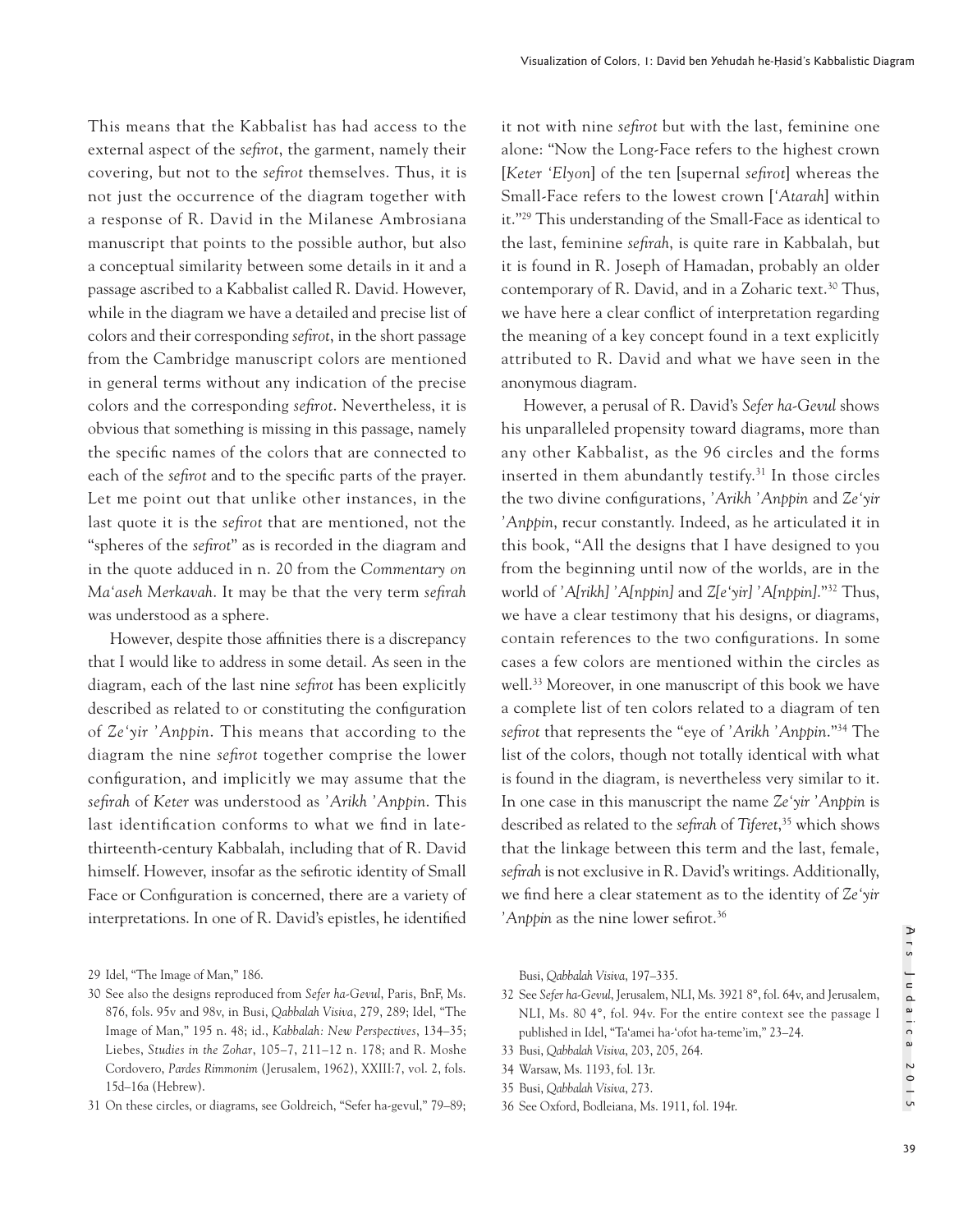Moreover, in a commentary on a tradition regarding the Kabbalistic intention in prayer that stems from R. Isaac the Blind and was transmitted by R. Azriel of Gerona, an anonymous Kabbalist interprets the a section of the prayer as intended to the *Binah* of *Ze'yir 'Anppin*, and concerning another part of prayer to the *Hokhmah* of *Ze'yir 'Anppin* or to *H*̣*esed* of *Ze'yir 'Anppin*, but later on he speaks about *Keter* of *'Arikh 'Anppin*. 37 This text occurs immediately before the texts adduced in the name of R. David quoted above. It fits the general tendency of R. David to interpret in a theosophical manner earlier Kabbalistic texts with which he was acquainted, including the book of the *Zohar*, by hinting at the sefirotic valences by terms written above the interpreted words.<sup>38</sup>

Thus, we have a rather precise parallel to the diagram, but in this case it is obvious that the situation of prayer is related to the two configurations. On the basis of this text the *Ze'yir 'Anppin* is constituted, like in the diagram, of the nine last *sefirot*, or to put it differently, the *Ze'yir 'Anppin* possesses nine *sefirot*. 39 R. David – like R. Joseph Ashkenazi – applies here, as in some other cases, the theory of *sefirot* within *sefirot*, which means that in a certain configuration, or even within a certain *sefirah*, there are also other divine powers, ten or multiples of ten that increase to the infinite, according to a statement of R. Joseph Ashkenazi.40

Thus, though constituting a certain problem, the discrepancy related to the meaning of *Ze'yir 'Anppin* is not insurmountable, especially in the writings of

37 See Cambridge, Ms. Add. 505.3, fol. 7v. The original Hebrew text of the earlier Kabbalistic tradition that was interpreted by R. David, but did not contain the anthropomorphic terminology, is found in Ms. Sassoon 290, p. 233, which is a manuscript in which many traditions related to R. David have been preserved. I have published R. David's interpretation in Moshe Idel, "Al kavvanat shmoneh esreh ezel Rabbi ̣ Yiẓ ḥak Sagi-Nehor" (On the *Kavvanah* of *Shemoneh 'Esreh* in R. Isaac Sagi Nehor), in *Massu'ot: mehkarim be-sifrut ha-kabbalah u-ve-mahshevet Yisrael mukdashim le-zikhro shel prof. Efrayim Gotlib* (Massu'ot: Studies in Kabbalistic Literature and Jewish Philosophy in Memory of Prof. Ephraim Gottlieb), eds. Michal Oron and Amos Goldreich (Jerusalem, 1994), 44 and n. 117 (Hebrew), where I suggested R. David's authorship. See also ibid., 27 and n. 6. For more on this issue, see the forthcoming part of this publication, *AJ* 12.

38 See, e.g., Goldreich, "Sefer ha-gevul," 74–76; the introduction to Matt,

a Kabbalist who is as eclectic as was R. David: The common denominators are nevertheless greater than the divergence, and it is quite plausible in my opinion to identify the diagram as a text of R. David ben Yehudah he-Hasid.

A question that cannot be dealt with in detail here is the possible affinity between the circular diagram reproduced above and a table that is accompanied by a discussion of its content found on fol. 4v (fig. 1b), where there are discussions of issues found in the second circle that deal with non-theosophical issues like the twelve signs of the zodiac, the twelve *hawayyot* of the divine names, the twelve seals, the twelve tribes, and the relationships between them.41 I believe that this short treatise also belongs to R. David, and is possibly an explication of the macrocosmic aspects of the diagram. In any case, the topic of colors or visualization is not discussed there.

## **Visualization of Colors**

Let me now analyze a major aspect of the content of the diagram. As is evident, the core of the diagram relies mainly on a series of correspondences between several categories of sets of ten: ten concentric circles, ten *sefirot*, ten colors, and ten Tetragrammata. It is only in the case of the Tetragrammata that there are no changes from one of the ten occurrences to another, which means that according to this tradition there is only one kind of vocalization.42 What is missing in the diagram is an

*The Book of Mirrors*, 26 and n. 102; Idel, "Targumo shel Rabbi David ben Yehudah he-Ḥasid le-sefer ha-Zohar," 64–66.

- 39 The importance of this configuration in R. David contrasts the marginality of this configuration in the thought of another Zoharoriented contemporary Kabbalist, who authored *Tikkunei Zohar*. See Biti Roi, "Mitos ha-Shekhinah be-sifrut tikkunei ha-Zohar: hebbetim po'etiyyim, parshaniyyim u-mistiyyim" (The Myth of the Shekhina in Tikkunei ha-Zohar: Poetic, Hermeneutic and Mystical Aspects) (PhD diss., Bar-Ilan University, Ramat Gan, 2012), 290 (Hebrew).
- 40 *Commentary on Sefer Yez*̣*irah*, fols. 18b, 25a, 37a.
- 41 A somewhat similar discussion is found in ibid., fol. 20d.
- 42 Unlike the other tradition that also is related to visualization of colors, found in the later anonymous response published in Idel, "Kavvanah u-ẓ eva'im," where each Tetragrammatron is vocalized in a different manner.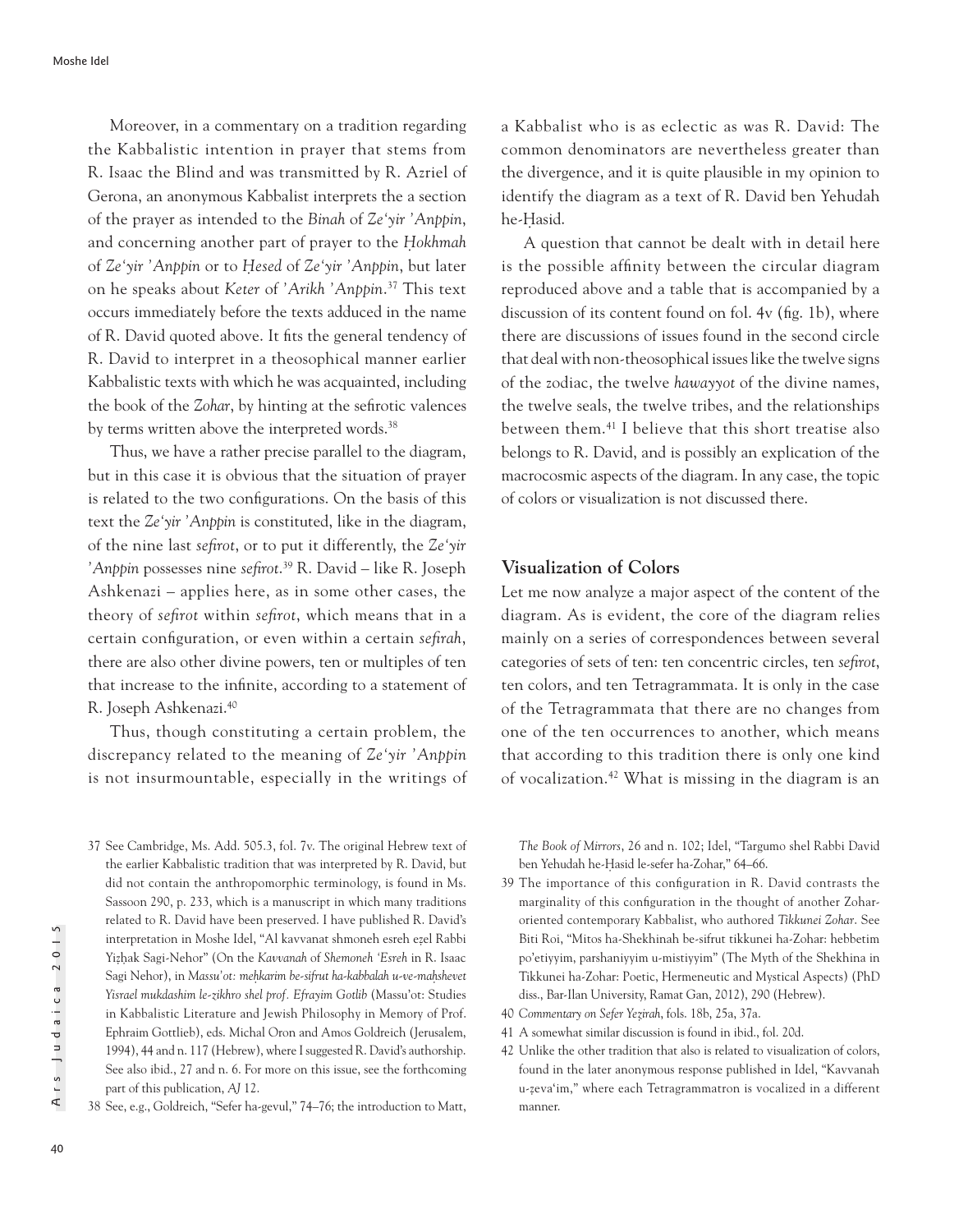explicit statement as to its purpose. Moreover, the final statement of the diagram makes it clear that there are additional aspects related to the content which have not been written down, and they meant to be transmitted orally. In fact, the different details related to the meaning of the different vocalizations of the Tetragrammata, and the occurrence of names of colors, comprise more detailed information about the significance of those variants.

Evidence that helps flesh out the possible use that a Kabbalist can make of the diagram is found in a short sentence attributed to another Kabbalist, a certain R. Tanhum, who is otherwise unknown. He recommends that:

When you vocalize *devarekha*, 43 you shall visualize in your thought the letters of the Tetragrammaton before your eyes, in a circle<sup>44</sup> with a color red as the fire and your thought is performing many things. From the mouth of the Rabbi Tanhum.<sup>45</sup>

R. Tanhum, or more precisely the disciple who orally received the tradition from him, describes a circle that includes a visualized Tetragrammaton, vocalized with the vowels of the word *devarekha* and the color "red as fire." Indeed, the above diagram, or at least one very similar to that described by R. Tanḥum, includes next to the *sefirah Gevurah* the phrase "red as the fire," and a vocalization of the Tetragrammaton identical with that of *devarekha*. Indeed, this vocalization is found in all the Tetragrammata in the diagram and it is part of the paramount role played by concentration on the Tetragrammaton in the history

43 The vocalization of the word דברך in Ps. 119:89 *shewa, kammaz*̣*, shewa', kammaz*̣, was sometimes seen as one of the ways in which the Tetragrammaton was pronounced; see, e.g., an early Kabbalistic fragment preserved in Oxford, Bodleiana, Ms. 2240, fol. 248b. This pronunciation differs from that with which I am acquainted in both the Ashkenazi and the Sefardi material known in Barcelona at the end of the thirteenth century; see Idel, "Ashkenazi Esotericism," 74–91.

of Kabbalistic intention during prayer.46 On the basis of this correspondence we may, therefore, assume that the list of colors and the vocalization of the Tetragrammaton in the concentric circles constitute detailed instructions for visualizing the Tetragrammaton in various colors corresponding to the *sefirot*. We may furthermore also assume that this list is at least a part of the chapter headings mentioned by R. David when he wrote, "you shall always visualize according to that color which is [attributed to] the *sefirah* [according to] the chapter headings."47

Do the details in the diagram constitute the unspecified "chapter headings"? In the Kabbalistic material accompanying the diagram there are no instructions regarding the role it may fulfill nor of the meaning of the various details inscribed within the circles. However, the manner in which R. Tanhum refers to the circle opens the possibility that we may envision not only the details as instructions for visualization, but also the circle itself, as part of this process. R. Tanhum states that "you shall visualize the letter of the Tetragrammaton before your eyes in a circle in your thought," etc.48 I see no reasonable argument against interpreting his words as a recommendation for visualizing the Divine Name along with the color as found in a certain circle, in which there are references to several cosmic aspects.

The verb translated as "to visualize" is *le-ẓayyer*. Its precise meaning is of decisive importance for understanding the role played by the diagram, and this is the reason why it will be important to expatiate upon it. It is only in R. Tanḥum's text that this is a certain kind of mental operation mentioned in an explicit context of a circle and

colors, see the anonymous short passage printed in *Sefer Raziel ha-Malakh* (Amsterdam, 1701), fol. 33b (Hebrew).

46 See Idel, "Al kavvanat shmoneh esreh," 31–36; id., "Ha-kabbalah bitefillat Provance" (Kabbalistic Prayer in Provence), *Tarbiz* 62 (1993): 278–80 (Hebrew), and in more general terms in the early theosophical Kabbalah, Haviva Pedaya, *Ha-shem ve-ha-mikdash be-mishnat Rabbi Yizhak Sagi-Nehor* (Name and Sanctuary in the Teaching of R. Isaac the Blind) (Jerusalem, 2001), 73–102 (Hebrew); Elliot R. Wolfson, *Through a Speculum that Shines: Vision and Imagination in Medieval Jewish Mysticism* (Princeton, 1994), 238–44.

47 Cambridge, Ms. Add. 505, fol. 8r.

48 Ibid., as discussed above.

<sup>44</sup> *Galgal*, which can also be translated as sphere.

<sup>45</sup> Paris, Rabbinical Seminary, Ms. 108, fol. 95r: במחשבתך תצייר ,דברך בנקוד' ה אותיות ידיד המיוחד לפני עיניך בגלגל בצבע אדום כאש ומחשבתך פועלת הרבה מפי רב תנחום. See also Moshe Idel, *The Mystical Experience in Abraham Abulafia*, tr. Jonathan Chipman (Albany, 1987), 32–34. For an interesting parallel to this passage, without however mentioning the sphere and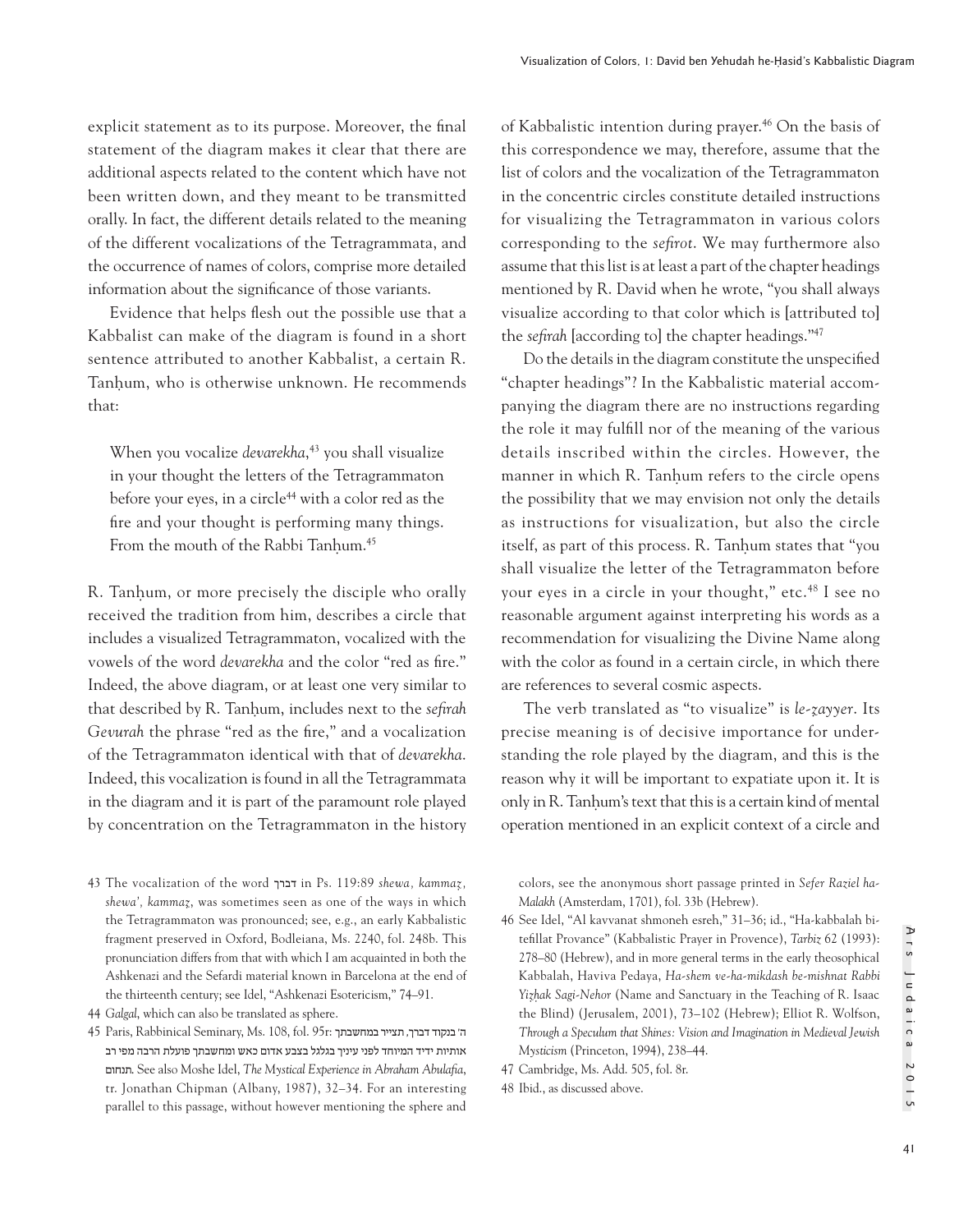the details found in it. Let me attempt to elaborate on this verb in the context of the school of R. Joseph Ashkenazi and R. David ben Yehudah he-Hasid. In Rabbinic Hebrew, the verb *Z*̣*-Y-R* means to draw a diagram, namely a concrete, objective form, a picture done by the painter's hand. In some cases God was designated in Rabbinic literature as a painter or perhaps a sculptor.<sup>49</sup> In medieval Hebrew, under the influence of Arabic philosophical terminology, it means to conceptualize, to form a mental concept.<sup>50</sup> This is, however, not a matter of images shaped within the human imagination, but a mental construct. However, at least in one philosophical text, written sometime in the mid-thirteenth century, the anonymous *Ruah*̣ *H*̣*en*, it is written: "And it is known that imagination will sometime err and *Yezayyer* [will draw] things that do not exist at all."<sup>51</sup> It is difficult to miss the negative connotation related to an act of imagination, which is prone to invent nonexistent things, in the vein of medieval Neo-Aristotelianism. Without mentioning the noun "imagination," the reflective form of this verb, *niZ*̣*taYyeR*, is used in R. Yehudah ibn Tibbon's Hebrew translation of R. Baḥya ibn Pakudah's *H*̣*ovot ha-Levavot*, where things are described as "imagined in your heart"52 without a strong negative implication as in *Ruah* Hen, but nevertheless not defined as a positive type of action. A negative attitude towards imagination is found

- 50 See Harry A. Wolfson, "The Terms *Tasawwur* and *Tasdiq* in Arabic Philosophy and Their Greek, Latin and Hebrew Equivalents," *Moslem World*, April 1943: 1–15. See also Fabrizio Lelli, "Osservazioni sull'uso del termine *siyyur* in alcuni trattati cabbalistici dell'Italia rinascimentale," *Materia giudaica* 15/16 (2010/11): 331–38.
- וידוע שהדמיון לפעמים ישגה ויצייר 5: .chap 16, ,)1865 ,Warsaw (*en*̣*H* ̣*Ruah* 51 דברים שאינם נמצאים כלל
- 52 Baḥya ibn Pakudah, *H*̣*ovot ha-Levavot*, ed. A. Ẓifroni, Gate VIII, ch. 2 (Tel Aviv, [1949]), 503: בלבך נצטייר. Whether the heart is related to the faculty of imagination is a matter of additional inquiry. Compare the proposed identification between the two in another instance in Wolfson, *Language, Eros, Being*, 125.
- 53 See his *Gan Na'ul*, ed. Amnon Gross (Jerusalem, 2000), 58–59 (Hebrew); Moshe Idel, "Abraham Abulafia: A Kabbalist 'Son of God' on Jesus and Christianity," in *Jesus among the Jews: Representation and Thought*, ed. Neta Stahl (London and New York, 2012), 81–82.
- 54 See, e.g., several times in the preface to his *Commentary on Sefer Yez*̣*irah*, e.g., fols. 2c, 3a, and in his *Commentary on Genesis Rabbah*, ed. Hallamish, 36, 77, 174, 180. See also the anonymous materials from Ms. Sassoon 290, p. 196, that include works of R. Joseph and R.

also in R. Abraham Abulafia's writings, one that is equal to the imperative to "kill" it.<sup>53</sup>

However, in the Kabbalistic texts we deal with here, the negative overtones have been removed and the instructions to visualize make no mention of the negative results that may be generated by imagination. This positive turn toward imagination is noteworthy for the history of Jewish mysticism. R. Joseph Ashkenazi resorts many times to the verb *Z*-*Y*-*R* but always in theogonic and cosmological contexts, which are not related to a human mental act.<sup>54</sup> This is also the case with R. Ezra of Gerona,55 and under his influence also with another Ashkenazi Kabbalist, R. Abraham Axelrad of Cologne.<sup>56</sup> Much more performative is the understanding of the operations related to the verb *Z*̣*-Y-R*, understood as part of a discussion where imagination, *dimyon*, is mentioned. This is the case in R. Jacob ben Sheshet's *Sefer ha-'Emunah ve-ha-Bitah*̣*on*, 57 and the later so-called *Holy Letter*, whose author is not known.58

Let me turn to the school of the Kabbalists discussed here. According to the unidentifiable R. Tanhum quoted above, one should generate something in his own *mahashavah*, a term quite flexible in the Middle Ages, where it may stand for thought but sometimes also for another form of cogitation, though in a few cases it may also

David. Compare also with the view found in the anonymous Ashkenazi *Commentary on Shir ha-Yih*̣*ud*, Vatican, Ms. 274, fol. 173r, where the divine *z*̣*iyyur* is understood as tantamount to decrees.

- 55 Pseudo-Nahmanides, "Commentary on the Song of Songs," in *Kitvei ha-Ramban* (Writings of Nahmanides), ed. Chaim D. Chavel, 2 vols. (Jerusalem, 1964–64), 2:483 (Hebrew).
- 56 Abraham Axelrad, "Keter Shem Tov," in *Ginzei H*̣*okhmat ha-Kabbalah* (Selections from Kabbalah Literature), ed. Adolf Jellinek (Leipzig, 1853), 47–48 (Hebrew).
- 57 Ch. 15, see Nahmanides, *Kitvei ha-Ramban*, 2:395. See also ch. 5, ibid., 2:369, where R. Jacob quotes R. Ezra of Gerona, as to the need to direct his heart – דרום למדת לבו יכוון – to the attribute of the south, described as the brilliant light, הבהיר האור. However, the intention is to a light which is not visualized but believed to exist objectively. See also the material on this verb in the context of the divine acts of mental creation in Moshe Idel, "Ha-sefirot she-me-al ha-sefirot" (Sefirot above Sefirot), *Tarbiz* 51 (1982): 244 nn. 31, 32; 266 (Hebrew). On the concepts of ציור and דברים ציורי in Nahmanides, see Haviva Pedaya, *Ha-Ramban: hit'allut – zman mah*̣*zori ve-text kadosh* (Nahmanides: Cyclical Time and the Holy Text) (Tel Aviv, 2000), in the index, p. 496 (Hebrew).
- 58 Ch. 5, Nahmanides, *Kitvei ha-Ramban*, 331–32.

<sup>49</sup> See *Genesis Rabbah*, 1:9.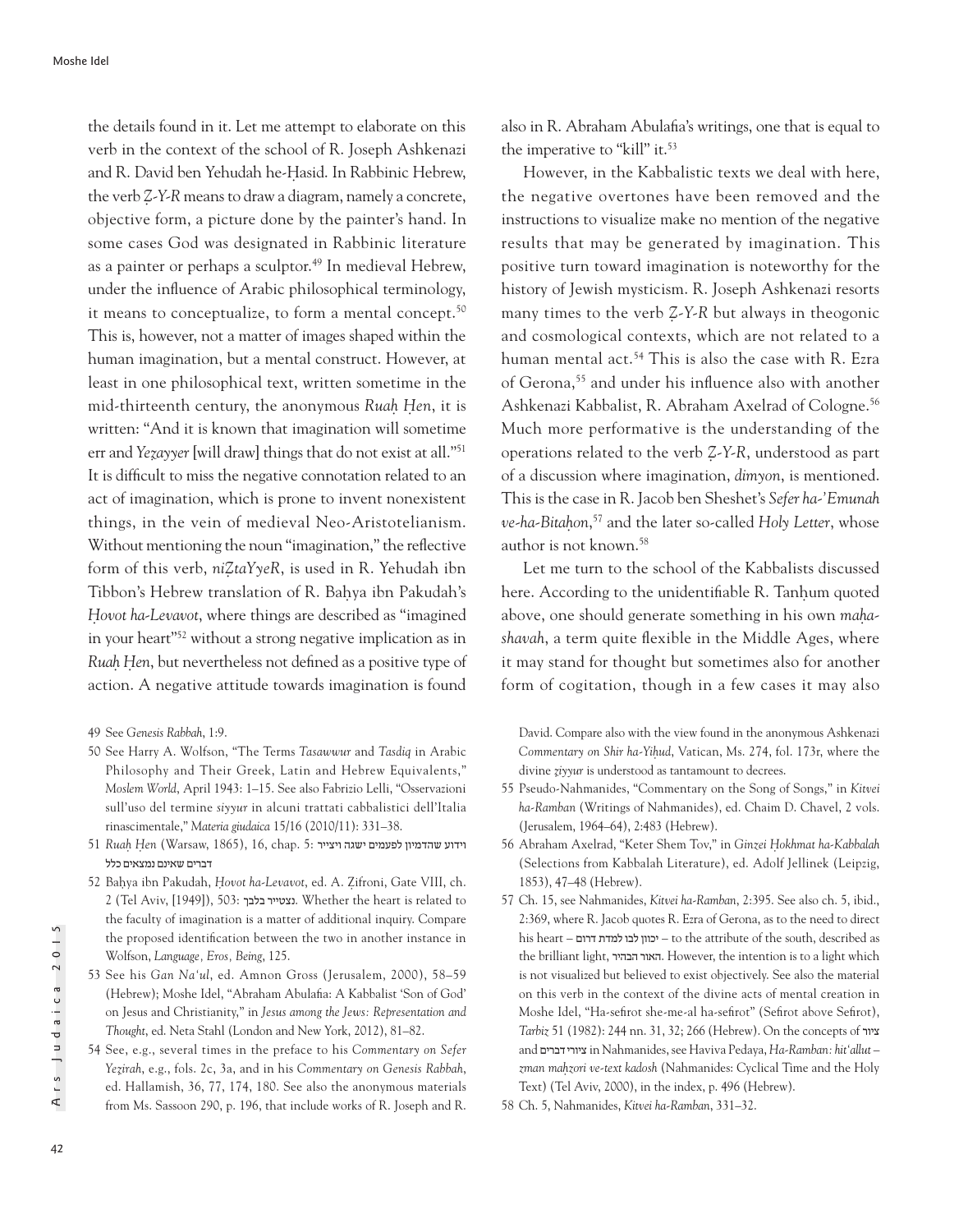stand for imagination. However, in another text R. David mentions the visualization of the Tetragrammaton and the color that one should do בשכלו, namely in his mind, an interesting parallel to R. Tanḥum's *mah*̣*ashavah*. 59 Thus, our modern propensity to understand visualization as related to the faculty of imagination should not be automatically projected upon the medieval texts, at least not as if it is self-evident.

The context of these acts is related to two different components: the letters of the Divine Name, and the specific color, in our case the color red. The tradition of R. Tanḥum does not specify the corresponding *sefirah* but refers to the "circle," thus concealing an essential aspect of the practice, which at least implicitly, is conceived to be esoteric. In the short text the ritual purpose of the imaginative act is not specified, but the empowering aspect of the deed is mentioned: "performing many things." Indeed, such a magical understanding of the visualization is not alien to R. David's worldview. The following is written in a short passage found immediately after the responsum about the ten hyper-*sefirot*:

The language of 'omek, hints at the thought,<sup>60</sup> at the rank I mentioned "from depths [*mima'amakim*]

- 59 See Hamburg, Ms. Levi 78, fol. 257r. See also below R. Hayyim Vital's passage referred to in the second part of this publication, *AJ* 12, and the passage from R. Eleazar Azikri's *Sefer H*̣*aredim*, translated in Moshe Idel, *Studies in Ecstatic Kabbalah* (Albany, 1988), 133. See also the anonymous Ashkenazi *Commentary on Shir ha-Yih*̣*ud*, Vatican, Ms. 274, fol. 174r, where the visualization of colors is discussed as related to הדמיון ,המחשבה והשכל, namely thought, imagination, and intellect. However, in this treatise no specific colors are mentioned, as part of the esoteric trend of the anonymous Kabbalist. For the resort to the term *mah*̣*ashavah* as closer to imagination, see in R. Jacob ben Sheshet's text referred to in n. 57 above.
- 60 *Mah*̣*ashavah*, namely at the first *sefirah*. The name *Taftafiah* was considered in some texts as the magical "name of the thought." See Idel, "Rabbi Neḥemyah ben Shlomoh ha-Navi al magen David," 38–39.
- 61 Compare to what was written a few pages beforehand, in a collection of material belonging to R. David, Ms. Sassoon 290, p. 193: "The prayer should direct his thought and his perfect intention to the root of the [divine] will, that is the tittle of the yod that is the depth of the [divine] thought and about it it is said "From the depths I called Thou, the המתפלל צריך לכוין במחשבתו ובכוונתו השלימה למקור החפץ שהוא קוצו של" ".Lord יוד שהוא עומק המחשבה ועל זה נאמר: 'ממעמקים קראתיך י"י'. '' though the view is that of R. Joseph Gikatilla. Compare also with Hamburg, Ms. Levi

I have called YHWH" (Ps. 130:1)<sup>61</sup> means: out of the thought of each and every one. If<sup>62</sup> you have seen bandits you should recite *Taftafayah*<sup>63</sup> three times and you will be saved from them. And this is the attribute of *Malkhut* in the hue of blue, you should visualize Agla'64 in a red color, [good] for any trouble that you will have.<sup>65</sup>

Here there is an interpretation of a view of R. Joseph Gikatilla, in accordance to that of R. David, which takes the former's view in a markedly magical direction.<sup>66</sup> Such an interpretation is characteristic of R. Joseph ibn Zayyah's Kabbalah, as pointed out by Jonathan Garb,<sup>67</sup> and here there is an independent stance, possibly indicating that such a tendency precedes ibn Zayyah's much more elaborated approach. We have here names other than the Tetragrammaton that are connected to colors and sometimes to visualization, but the technique is quite similar to what we have seen above. This is also the case in a collection of magical traditions where it is said that whoever wants to implore the mercy of *Keter* should resort to the *trisagion* and "*Yeẓayyer* the name of the Tetragrammaton that hints at the Supernal *Keter*, in the color of white as snow."68

78, fol. 257v, which also includes traditions of R. David. See also Idel, "Kabbalistic Prayer and Color," 21.

- 62 This seems to be the beginning of another topic, also connected to R. David.
- 63 This is the vocalization in the Hebrew original. On this name in R. David and its source, see Idel, "Rabbi Nehemyah ben Shlomoh ha-Navi al Magen David," 27–32, 38–39.
- 64 This is a well-known acronym of the words of a verse from the 'Amidah prayer.
- לשון עמק רומז אל המחשבה על מדרגה שהזכרתי 197: .b 290, p. 197: לשון עמק ממעמקים קראתי יה פי' ממחשבת של כל א' וא'. אם ראית ליסטים תזכור טפטפיה ג"פ ותנצל מהם והוא מדת המלכות בגוון תכלת תצייר אגלא בצבע אדום, לכל צרה שלא שיהי לך. The first part of the quote is found in the instruction of visualization of colors found in the name of R. David in Cambridge, Ms. Add. 505, fol. 8r.
- 66 See also Idel, "Kavvanah u-zeva'im," 7, n. 35. ̣
- 67 Garb, *Hofa'otav shel ha-ko'ah*̣ *ba-mistikah ha-yehudit*, 88.
- 68 Jerusalem, NLI, Ms. 5° 266, fol. 77v. For the description of the first *sefirah* as white as snow, see the *Commentary on Ten Sefirot* found in Paris, BnF, Ms. 853, fol. 80v, that I identify as written by R. Joseph of Hamadan, an older contemporary of R. David. The other colors or hues mentioned in the commentary do not, however, correspond to the list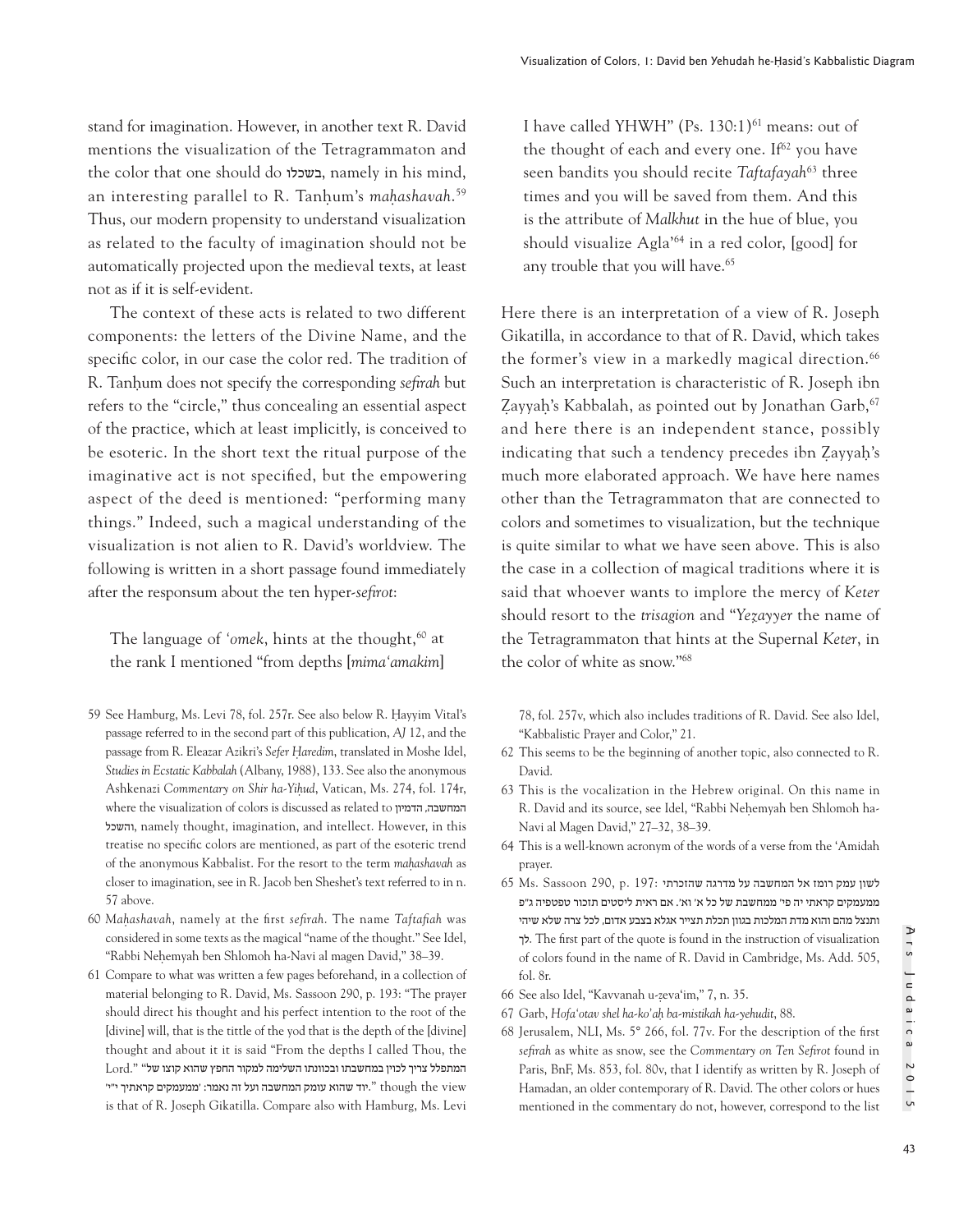Another instance of resorting to the verb *Ẓ-Y-R* is found in the passage in the name of R. David, quoted above from the Cambridge manuscript. The phrase "We are not allowed to visualize the ten *sefirot*, except etc." includes negation of the visualization of the *sefirot*, on the one hand, but contains implicit instructions to visualize colors, on the other hand, though the specific content of the act of visualization is not mentioned. Like R. Tanhum's tradition, this one, too, is conceived of as transmitted orally. However, what is new here is the association of the act of visualization with a specific ritual, the most important Jewish prayer. The verb *Ẓ-Y-R* also recurs in an anonymous commentary on the *Shema' Yisrael* blessing, found in two versions that, in my opinion, belong to R. David or to his school, and will be addressed in the next paragraph.69 In one of them it is written in relation to the act that accompanies the pronunciation of the word *Yisra'el* that refers to *Tiferet*: "He should visualize before his eyes the name YHWH,<sup>70</sup> in a visualization of red that tends to white."71 This recommendation to visualize the letters of the Divine Name between "his eyes" is reminiscent of the donning of the head phylacteries, and it also recurs much later in similar contexts, like in the writings of R. Abraham ben Eliezer ha-Levi.

There is a fourth significant instance in which this verb occurs in a similar context to that of R. David: in the anonymous Kabbalistic response, probably written toward the end of the fourteenth century, where the interdiction to visualize the *sefirot*, conceived of as divine attributes, is mentioned. However, by visualizing these letters in certain colors, one is capable of elevating the imagined letters or sounds to the corresponding *sefirah*,

found in the diagram. This is also the case with the discussions about colors and *sefirot* in the other writings of R. Joseph of Hamadan, printed anonymously in *Sefer ha-Malkhut*, ed. J. Toledano (Casablanca, 1930), fols. 53c, 56d, 57ab, 58b, 61b, 104ab, etc. There is no visualization of colors in his writings. See also above, n. 20.

and so of acting on it, without, however, seeing it. The context is quite obviously the Kabbalistic intention during prayer, and again this is conceived as being quite an esoteric issue.72 As to the resort to the verb we read in the responsum about the letters:

[. . .] and when he intends to them, namely to the letters, he intends to the hues and colors, as for example in the moment when he says YHWH, he intends generally to *Yod* and to its title, to *Keter* and to *Ḥokhmah*, 73 and he should visualize the *Yod*  with the title, that is white like snow.<sup>74</sup>

In this passage there are two verbs related to operations concerning letters and colors. The manner in which they appear requires a distinction between the two. The first is the root *K-W-N*, from which the noun *Kavvanah* is derived, which means to direct one's attention on a certain topic, or some form of mental concentration,75 while *ẒaYyeR* refers here to the act of visualization, which includes a specific shape of letters and a specific color. Here the visualization is again a matter of a combination of letters and colors. Also in this case, as well as in many of the instructions found in the continuation of this quote, there is a resort to the verb *Ẓ-Y-R* and to names of the colors that correspond to what we have seen above in the diagram, though a circle is not mentioned in the rather lengthy discussion. Thus, we may assume that in some cases circles were not intended to become an object of meditation.

Let me also mention the existence of instructions to resort to colors and divine names in prayer, in a rather

- 71 Oxford, Bodleiana, Ms. 1663, fol. 128r; Oxford, Bodleiana, Ms. 1784,  $f$ ויצייר בין עיניו שם יהוה בציור אדום נוטה אל 301: היצייר היהוה בציור אדום נוטה אל הלובן
- 72 Idel, "Kavvanah u-zeva'im," 2-4.
- 73 This is a widespread type of symbolism in Kabbalah.
- 74 Published in Idel, "Kavvanah u-ẓ וכשמכוין בהם ר"ל באותיות 5:–4 ",im'eva מכויין בגווני' ומראיו כגון בשעה שאמ' יהוה שהוא דרך כלל מכוין ביוד ובקוצה לכתר ולחכמה ויצייר היוד גם קוצה לבן כשלג
- 75 See Idel, "Al kavvanat shmoneh esreh," 31–36. This meaning continues the earlier Rabbinic understanding of this verb, BT Berakhot, 13b; BT Megillah, 20a, though adding a new level, the details of the sefirotic one that is to be kept in mind while praying.

<sup>69</sup> See New York, JTS, Ms. 2430, fol. 81r. For another version, found in several manuscripts, see, e.g., Oxford, Bodleiana, Ms. 1663, fols. 128v–129r, and Ms. Sassoon 290, pp. 300–301. I hope to publish a comparison of the two versions in a separate study.

<sup>70</sup> The vocalization is *shewa', kammaz*̣*, shewa', kammaz*̣, like in the diagram, though the description of the color differs somewhat from that in the diagram.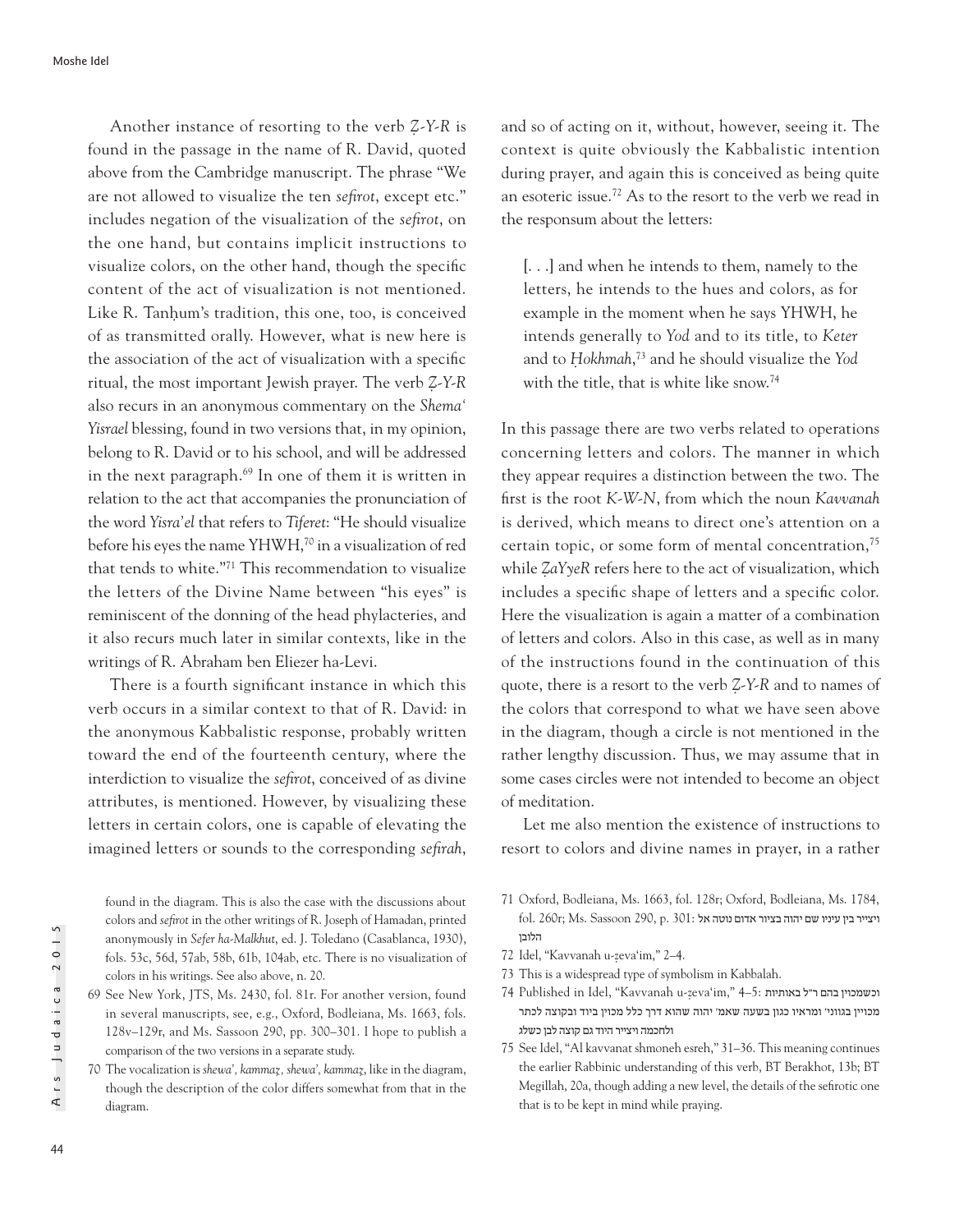lengthy interpretation of verses related to prayer without, however, mentioning visualization and the *sefirot*. This text, which appears in a collection of material from R. David ben Yehudah he-Hasid's traditions, ends with the statement: "A transmission from mouth to mouth is needed."76 If we bring together those two traditions, about letters of the divine name and colors, a correlation which is not necessarily obvious, we may gain some insight into the content of visualization.<sup>77</sup>

On the basis of the rhetorics and the details supplied in the aforecited material, I consider the existence of some traditions dealing with visualization of colors, as well as their actual practice, to be an established fact. I should like to dwell upon the significance of the circle. Interestingly enough, this diagram draws a distinction between the first *sefirah*, *Keter*, regularly identified as *'Arikh 'Anppin*, or as R. ben Yehudah prefers in the Hebrew form, *'Orekh 'Anppin*, and the other nine, designated as *Ze'yir 'Anppin*, i.e., the lower divine configuration according to Zoharic symbolism. The latter is an obvious anthropomorphic symbol, which in the *Zohar* refers to the second and lower divine head, consisting of the *sefirah* of *Tiferet* alone or of the *sefirot* between *Ḥokhmah* and *Yesod*, while in the works of R. David it includes ten *sefirot*, 78 or, as in the diagram, nine *sefirot*. In other contexts of R. David's thought, this configuration is manifestly anthropomorphic; the fact that the concept appearing in the diagram differs from that of the *Zohar* does not obliterate its anthropomorphic character. If the understanding proposed above is correct, then the process of visualization includes not only divine names, colors, or circles, but also an anthropomorphic configuration of color that symbolizes an aspect of the divine realm.79

- 76 Ms. Sassoon 290, p. 194; פה אל מפה קבלה צריך. I hope to publish this text together with many others in my forthcoming monograph on *Visualization and Prayer*.
- 77 For such a nexus between letter and colors, without, however, mentioning visualization, see R. Joseph Ashkenazi s *Commentary on Genesis Rabbah*, 143. For a nexus between *sefirot* and colors, see *Commentary on Sefer Yez*̣*irah*, fols. 18d, 20b, 27a, 30d.
- 78 See Idel, "Od al Rabbi David ben Yehudah he-Hasid," 69–71. The conception of *Ze'yir 'Anppin* as an entity encompassing the *sefirot* from

## **The Diagram: A Cosmogram or a Mandala?**

In the outer circle there is the well-known list of thirtytwo mystical paths – identified as intellects – by means of which the world was created, while the second circle contains the names of all the realms of reality, e.g., the alphabet, stones, signs of the Zodiac, planets, spheres, angels and various kinds of living creatures such as fish of the sea, animals, and man. It is obvious that the Kabbalist intended to express the idea of the macrocosmos, which is envisioned as having been included within the divine macroanthropos. Such a macrocosmic approach is also hinted at in another tradition related to R. David.<sup>80</sup> However, this is not just a cosmogram, a diagram that was intended to offer in a succinct manner the structure of the cosmos, since it is also intended to enhance a ritual performance – prayer – that is accompanied by the visualization of colors and shapes of letters of divine names that are related to divine powers: the *sefirot*. It is quite obvious that this is not just another cosmogram, since the occurrence of the colors and the references to the "Small Face" are not relevant for such a purpose. In general, the sefirotic diagrams, including the other ones by R. David, basically deal with representations of divine powers, without a cosmological dimension.

Thus, it is not a matter of contemplation of a static scheme that is assumed in the traditions as discussed above, but an energetic operation of visualization that generates a certain shape in colors which changes from one blessing to another during prayer. Though intended toward an objective divine world, the main type of operation generates effects that stem from human imaginative powers. This dynamic aspect is quintessential for understanding Kabbalah in general, and has little to do with what is called contemplation.<sup>81</sup>

*Ḥokhmah* downward was embraced by R. Moshe Cordovero; see, e.g., *'Or Yakar*, vol. 7 (Jerusalem 1975), 17, 77 (Hebrew).

- 79 See also Garb, "Kabbalato shel Rabbi Yosef ibn Ẓ ayyaḥ," 279–80.
- 80 Cambridge, Ms. Add. 505, fol. 8v. Compare also to Milan, Ambrosiana, Ms. 62, fol. 4v, in the table occurring immediately after the diagram, where a more cosmic propensity can be discerned, as mentioned above.
- 81 See Idel, *Kabbalah: New Perspectives*, 229–33. For Scholem's strong proclivity to depict early Kabbalistic prayer as contemplative, see, e.g., his *Origins of the Kabbalah*, trans. Allan Arkush, ed. R.J. Zwi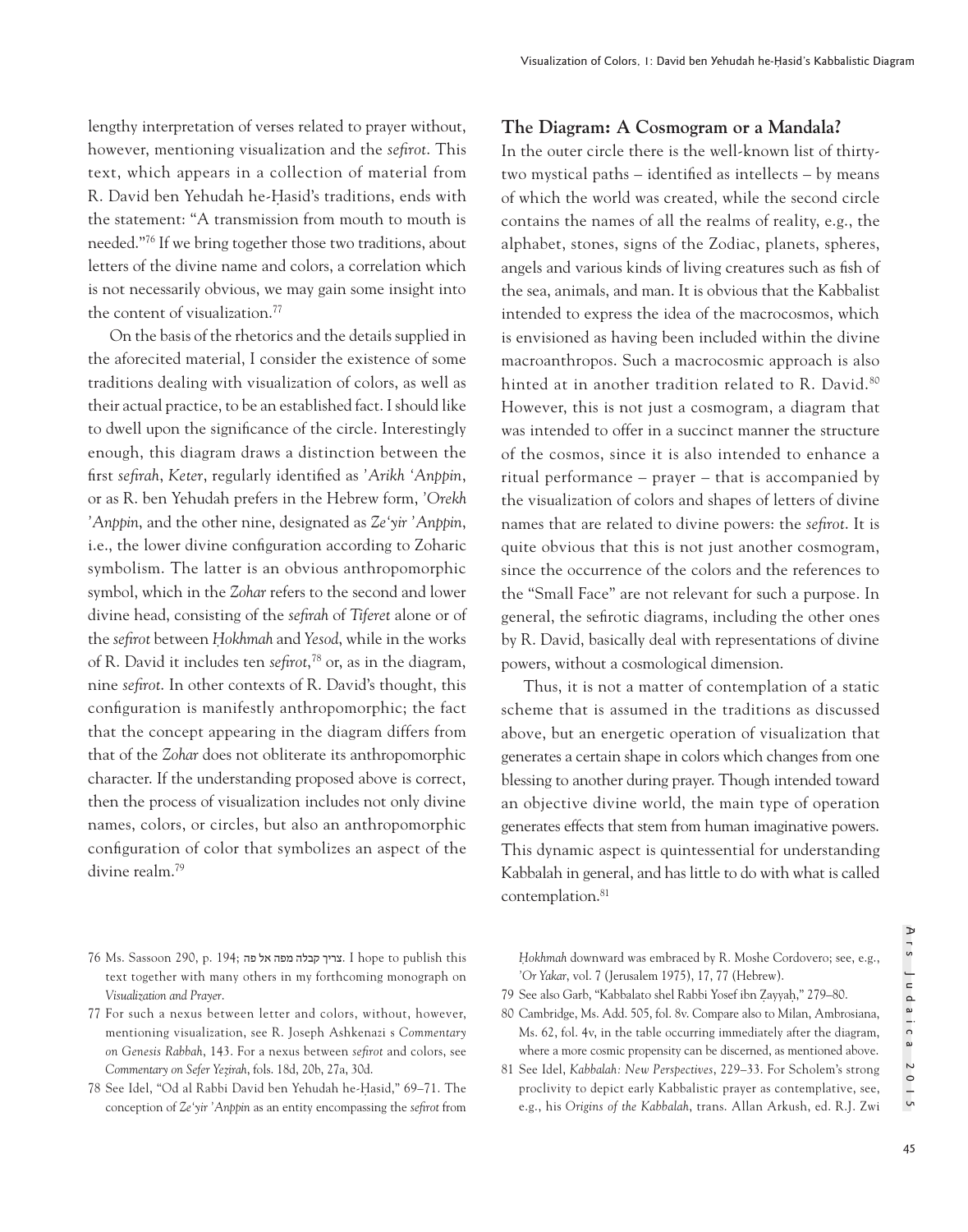The phenomenological affinities between this diagram and the Hindu mandala are indeed interesting.82 The two practices share the processes of visualization and of imaginary representation of divine forces and of colors and in both cases the circle has also a macrocosmic aspect.<sup>83</sup> Moreover, while the mandala may also be a psychogram, which is at the same time also a cosmogram, it is possible to discern some hints of the theory of the existence of the tree of the *sefirot* within an anthropomorphic configuration in R. Joseph Ashkenazi and in a probably later Ashkenazi text.<sup>84</sup> However, there are also clear differences: the Kabbalistic diagram is graphically different from

Werblowsky (Philadelphia and Princeton, NJ, 1987), 243–45, and compare also to Wolfson's essentialistic concept of Kabbalah as dealing with contemplation in his *Language, Eros, Being*, 3–4. However, the connection between *Kavvanah* and divine names, and the concept of *hamshakhah* in that period, scarcely confirms such a contemplative reading. See Idel, "Al kavvanat shmoneh esreh," 31–42. See also Adam Afterman, *Kavvanat ha-mevarekh li-mkom ha-ma'aseh: iyyunim be-ferush kabbali li-tfillot me-ha-me'ah ha-yud gimel* (The Intention of Prayers in Early Ecstatic Kabbalah) (Los Angeles, 2004), 98–104 (Hebrew). What is called the contemplative and the unitive elements should be understood as part of a broader structure, be it connected to theurgy or to magic, as the second phase of a wider model that modifies the nature of the act described by scholars as contemplation in the connection of prayer. See also the second part of this article, *AJ* 12.

82 For the reference to the term mandala in the case of the circles found in the treatises of R. Joseph ibn Zayyah, see Garb, "Kabbalato shel Rabbi Yosef ibn Zayyah," 296 n. 259. For techniques of visualization in modern Jewish mysticism, see Daniel Reiser, *Ha-mar'ah ke-mar'ah: tekhnikat hadimyon ba-mistikah ha-yehudit ba-me'ah ha-'asirit* (Vision as a Mirror: Imagery Techniques in the Twentieth Century Jewish Mysticism) (Los Angeles, 2014) (Hebrew); Ron Wacks, *Lahevet esh kodesh: she'arim le-torato shel ha-Admor mi-Piachena* (The Flame of the Holy Fire: Perspectives on the Teachings of Rabbi Kalonymus Kalmish Shapiro of Piaczena) (Alon Shevut, 2010) (Hebrew); and Jonathan Garb, *Mekubbal be-lev ha-se'arah: Rabbi Mosheh H*̣*ayyim Luz*̣*ato* (Kabbalist in the Heart of Storm: R. Moshe Hayyim Luzzatto) (Tel Aviv, 2014), 112– 13 (Hebrew).

83 For these characteristics of the mandala, see Giuseppe Tucci, *The Theory and Practice of the Mandala* (London, 1961), vii; Mircea Eliade, *Yoga, Immortality and Freedom* (Princeton, 1958), 219–27. See also Heinrich Zimmer, *Artistic Form and Yoga in the Sacred Images of India*, translated and edited by Gerald Chapple and James B. Lawson (Princeton, 1984), 65–180; Ioan P. Coulianou, "Le mandala et l'histoire des religions," *Cahiers internationaux de symbolisme*, no. 48-49 (1984): 53–62. It should be mentioned that in some mandalas there are also signs of the zodiac and categories of ten, like in the diagram reproduced above. For a Persian Sufi discussion of seeing colors and circles as part of the those forms of mandala which I could see; their details are conspicuously unrelated. While the construction of a mandala in the objective world is accompanied by a special liturgy, the visualization of the content of the Kabbalistic diagram in someone's mind accompanies Jewish ritualistic prayer serially. These differences notwithstanding, one cannot underrate the possibility that Hindu traditions infiltrated into Kabbalah, perhaps via the intermediacy of Sufi material. R. David lived for a certain period of time in Acre, a fact which may be a clue to the penetration of an alien mystical technique into a Jewish milieu.85 In addition, R. Joseph was acquainted

*dikhr* by a contemporary of R. David, see Hermann Landolt, *Nuruddin Isfarayini, Le revelateur des mysteres: Traité de soufisme* (Lagrasse, 1986), 60–67, 107–8 n. 159, but there is no reference there to a visualization initiated by the mystic. Neither is the discussion of the liturgical colors by Michel Pastoureau related to our topic, since he speaks about the changing colors of the garments of priests during various feasts in the Latin Middle Ages. See Michel Pastoureau, *Une histoire symbolique du Moyen Âge occidental* (Paris, 2004), 147–71.

- 84 See Idel, "An Anonymous Kabbalistic Commentary on *Shir ha-Yih*̣*ud*," 151–52 and n. 84.
- 85 See Abraham Zacut, *Sefer ha-Yuh*̣*asin ha-Shalem*, ed. Zvi Filipowski (London and Edinburgh, 1857), 88; Scholem, "Rabbi David ben Yehudah he-Hasid nekhed ha-Rambam,"141. It should be pointed out that another visitor to Acre in the thirteenth century, R. Abraham Abulafia, designed a macrocosmic diagram, as part of a revelation, twenty years after the visit there in 1260; see Idel, *The Mystical Experience*, 109–16. Moreover, in my opinion, Abulafia had been influenced by some type of threefold breathing theory found in Yoga practices; ibid., 24–26. Patanjali's *Yoga-Sutra* was already translated into Arabic by the famous eleventh-century author al-Biruni; see Shlomo Pines and Tuvia Gelblum, "Al-Bīrūnī's Arabic Version of Patañjali's 'Yogasūtra'," *Bulletin of the School of Oriental and African Studies* 29 (1966): 302–25; 40 (1977): 522–49; 46 (1983): 258–304; 52 (1989): 265–-305. Though the technique of the mandalas differs from one school to another, and it is hard to bring specific examples for the affinity of the diagram, it is interesting that two Kabbalists who visited Acre reflect some form of influence of techniques stemming from the Indian territories. Also interestingly enough, Abulafia resorted to circles in his handbooks, where techniques to reach ecstatic experiences are described, especially in his *H*̣*ayyei ha-'Olam ha-Ba'*. Another interesting coincidence, or perhaps much more, is the possibility that both Abulafia and R. Joseph Ashkenazi were in Barcelona, possibly at the same time around 1270, and that they knew each other. According to a certain manuscript, Abulafia is reported to have had a teacher named R. Joseph who wrote a commentary on *Sefer Yez*̣*irah*. See Moshe Idel, "'Sefer Yezirah' u-ferushav ̣ be-khitvei Rabbi Avraham Abul'afya u-sridei perusho shel Rabbi Yizhak ̣ mi-Bedresh ve-hashpa'atam" (*Sefer Yez*̣*irah* and Its Commentaries in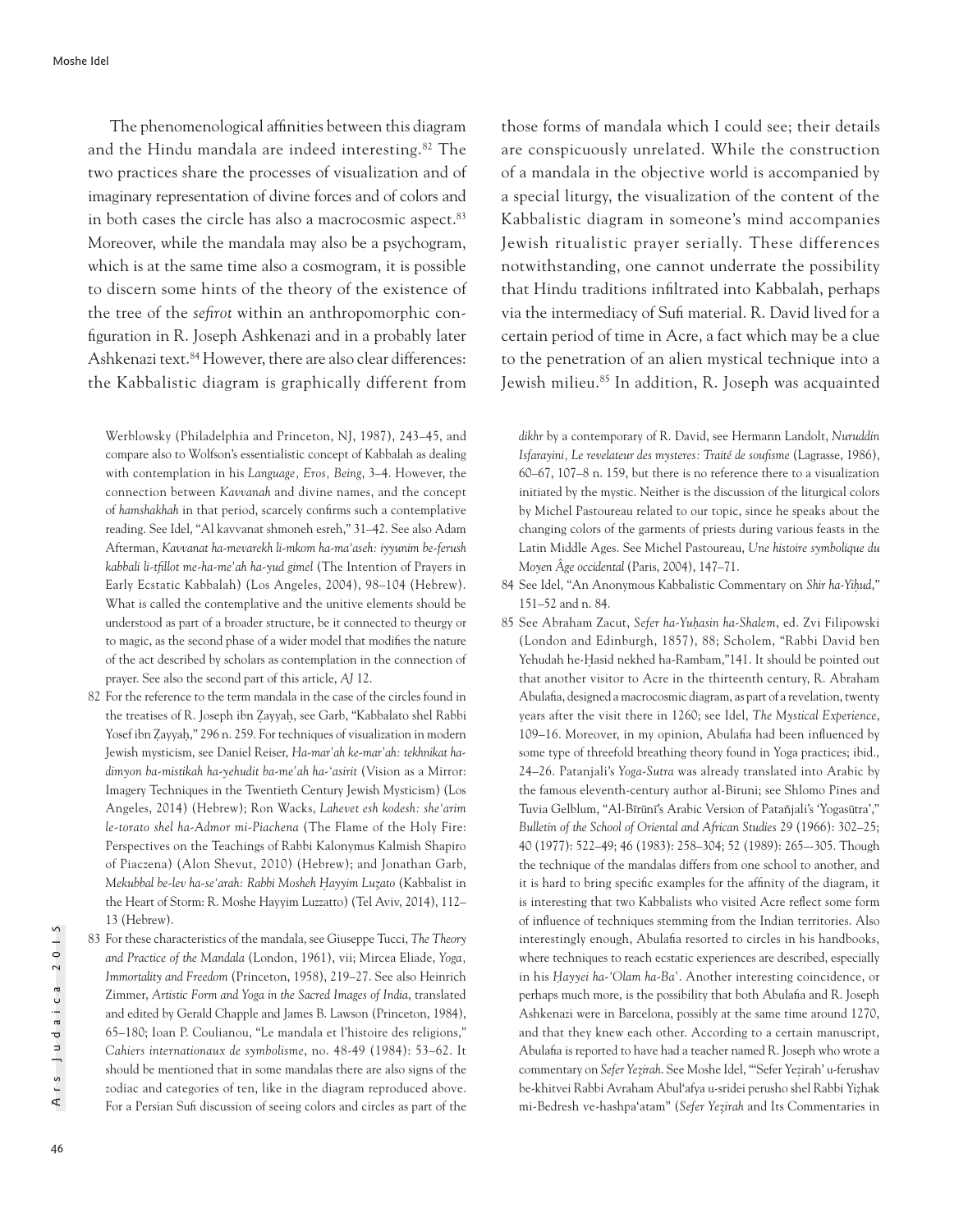with Arabic culture, as he mentions Arabic words and Arabian customs.86 Thus, the migration to Europe of an Eastern tradition close to the Hinduism and Tibetan practices is not impossible. In any case, some views that are characteristic of R. Joseph Ashkenazi may stem from Ismaili circles.87 In my opinion, the visualization of colors, too, reflects an impact of a Sufi view of Hindu origin on R. David or his source. It should be mentioned that the need to resort to sources that were found outside of Judaism insofar as the experiential aspects of the visualization of colors, is also motivated by the claim of R. Joseph Ashkenazi as to the origin of his discussion of colors and prophecy among "the wise men of the philosophers."88

However, attractive as such a hypothesis may be, it is complicated by the presence of theories related to visualization of colors in no later than mid-fourteenthcentury central Europe, briefly mentioned in an anonymous *Commentary on Shir ha-Yih*̣*ud*, and the possibility that both R. Joseph Ashkenazi and R. David ben Yehudah he-Hasid had explicit connections to Ashkenaz and to Ashkenazi material in this commentary, and were probably somewhere in that region.89 However, since I did not find in the Ashkenazi material resort to visualization of colors by using a circle, the hypothesis of a Hindu or Sufi influence is still valuable. It should be mentioned that the material found in the Ashkenazi commentary may refer, in my opinion, to a quite early phase of the school of Kabbalists under scrutiny here, an issue that calls for further research. Several times in this commentary reference is made to a student who is already acquainted with some of the secrets, perhaps pointing to the possibility of the existence of a circle of Kabbalists.

The previous assumption that the diagram contained the "chapter headings" mentioned in R. David's text can be substantiated by comparing the details about *sefirot* and colors with a short anonymous commentary on the prayer *Shema' Yisrael*. This highly interesting document is based upon the visualization of the divine names included in this prayer in various colors, most of which correspond to the list of colors and *sefirot* in the diagram. Since the similarity between the colors and *sefirot* in the diagram and the commentary on the prayer is astonishing, including the peculiar ways used to denote the colors, the conclusion that the diagram-list was intended to supply instructions for visualization of divine names in prayer is inescapable. I shall adduce here only two examples in order to exemplify this conclusion:

Don't pronounce the word *Yisra'el* until one will visualize the Divine Name, which is YHWH, with its vowels and its color, and one will visualize it as if the last letter of the [Divine] Name, namely H, surrounds the entire world, from above and below.90

- 89 See Scholem, "Ha-meḥabber ha-amitti shel perush Sefer yeẓ irah," 119–20; id., "Rabbi David ben Yehudah he-Hasid nekhed ha-Rambam," 140; Ashkenazi's *Commentary on Genesis Rabbah*, ed. Hallamish, 226, 229, 247, 259 and his *Commentary on Sefer Yez*̣*irah*, fol. 30d; and Idel, "An Anonymous Kabbalistic Commentary on *Shir ha-Yih*̣*ud*." The type of Kabbalah found in the commentary that I described complicates the picture of R. David's Kabbalah as presented by Scholem, "Rabbi David ben Yehudah he-Hasid nekhed ha-Rambam," 140, about the solely Spanish nature of his Kabbalah. All the three early authors dealing with colors and visualization, R. Joseph Ashkenazi, R. David, and the anonymous commentator on *Shir ha-Yih*̣*ud*, were not just connected formally to Ashkenaz but in their works there are themes related to Ashkenazi culture, and this is also evident in the *Commentary on the Prayer-Book* of R. Joseph ibn Ẓayyaḥ. Thus the synthesis is not just between Spanish Kabbalah and a technique of visualization, but a more complex combination.
- 90 New York, JTS, Ms. 2430, fol. 81r. The secret of encompassing and encompassed in connection to letters occurs several times in the

the Writings of R. Abraham Abulafia, and the Remnants of R. Isaac Bedershi's Commentary and Their Impact), *Tarbiz* 79 (2011): 525–27 (Hebrew). See also Scholem, "Ha-meḥabber ha-amitti shel perush Sefer yezirah," 125 n. 25. ̣

<sup>86</sup> See his *Commentary on Genesis Rabbah*, ed. Hallamish, 249–50. A parallel discussion to it is found in the anonymous *Commentary on Shir ha-Yih*̣*ud*, Frankfurt am Main, Ms. 121, fol. 12v–13r. On an aspect of the Muslim practice R. Joseph mentions there, see the earlier Jewish treatments discussed in Bernard Septimus, "Petrus Alfonsi on the Cult of Mecca," *Speculum* 56 (1981): 134–36. See also in the *Commentary on Genesis Rabbah*, ed. Hallamish, 157, 159, 229.

<sup>87</sup> See Shlomo Pines, "Shi'ite Terms and Conceptions in the *Kuzari*," *Jerusalem Studies in Arabic and Islam* 2 (1980): 245–47, which exemplifies the affinities using later Kabbalistic texts that were actually influenced by R. Joseph Ashkenazi.

<sup>88</sup> See *Commentary on Genesis Rabbah*, ed. Hallamish, 223; Idel, "Kabbalistic Prayer and Colors," 23; id., *Kabbalah: New Perspectives*, 107–8, 111.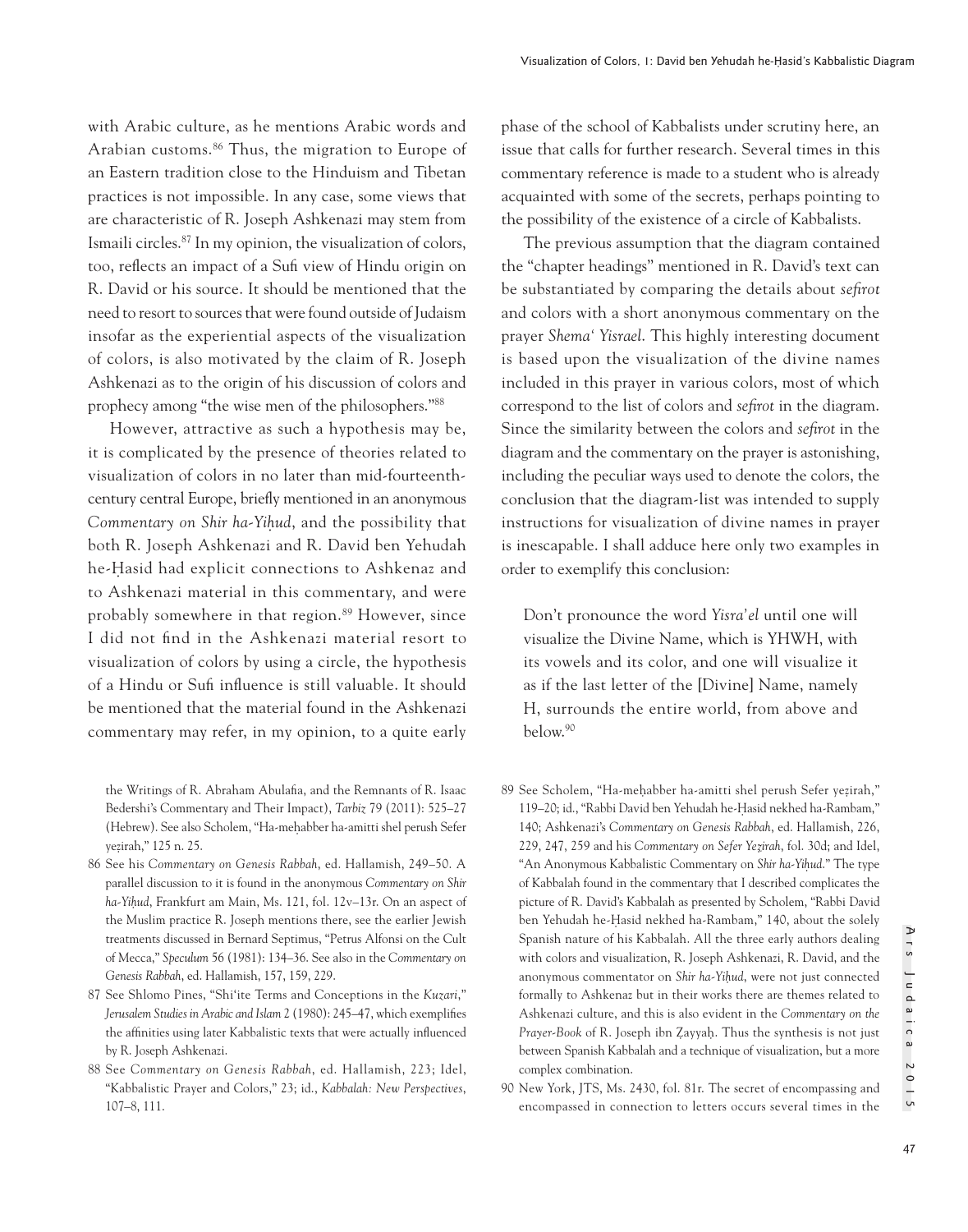The visualization of the letters and colors is accompanied by the vision of the letters as circles that bear explicit macrocosmic overtones. The vision of the letters as circles is probably not identical with the diagram; this difference notwithstanding, the existence of this image is irreversible evidence that, during prayer, not only have colors been visualized, but also letters as circles. Our previous understanding of the diagram as a mandala, namely a circular diagram that should be visualized, is thus partially confirmed by an anonymous commentary on the *Shema' Yisrael*, which should be attributed in my opinion to R. David. The pronunciation of the first Tetragrammaton in this prayer ought to be directed "to *Binah* in the color of green, like the color of the rainbow, the entire [Divine] Name."91 This recommendation should be compared to what is written in the diagram where the third *sefirah* corresponds to the color "green as the rainbow."

Finally, I shall adduce a passage from a later Kabbalistic response dealing with prayer, in order to elucidate the purpose of visualization as perceived by the Kabbalists themselves:

When you shall think upon something which points to the *Keter* and pronounce it with your mouth, you shall direct [your thought] to and visualize the name YHWH between your eyes with this vocalization, which is the *kammaẓ* under all the consonants, its visualization being white as snow. And he (!) will direct [your thought] so that the letters will move and fly in the air, and the whole secret is hinted at in the verse<sup>92</sup> "I have set the Divine Name always before me."93

The vocalization of the Tetragrammaton with the vowels of *kammaẓ* is not found in our diagram in connection to *Keter*, where all the Tetragrammata have been vocalized in the same manner. However, the designation of the color does correspond. It is obvious that there was more than one tradition related to vocalizations, as there are also differences between the various identifications in manuscripts of specific colors and *sefirot*. According to this passage, the visualized colored letters are meant to ascend;<sup>94</sup> thus, human mental activity is conceived to be ontologically creative, its products being able to ascend to the supernal Merkavah, namely to the sefirotic realm.95 This peculiar ascent may elucidate the allusion of R. Tanḥum that, by means of visualized divine names, "your thought is performing many things." This performance is accomplished by drawing the influx downward into the lower worlds and finally into our world, as stated at the end of R. David's short passage and in several other cases. Thus, colors are not only the covering of the *sefirot*, but when initiated during a liturgical performance they are part of a human operation, intended to obtain some results. Unlike the apparitions of colors and lights in the Middle Ages on the one hand, and cosmograms that represent as many ranges of reality as possible on the other, the above diagram is a shorthand of a technical esoteric practice enacted during liturgy.

The two different results of visualization of colored divine names may be summarized as follows: according to R. Joseph Ashkenazi, it induces a paranormal state of consciousness, and hence this technique may be appropriately regarded as a mystical practice; $96$  the

*Emet le-Ya'akov: sefer yovel li-mlot shiv'im shanah le-Ya'akov Fraiman* (Jacob Freimann Festschrift) (Berlin, 1937), 163–70 (Hebrew).

96 See Idel, *Enchanted Chains*, 228–32. This passage's emphasis on the power of imagination, influenced by Maimonides' description of prophecy, should be compared to what is written in the *Commentary on Sefer ha-Bahir*, entitled *'Or ha-Ganuz*, published together with *Tikkunei Zohar*, in *Sefer ha-Bahir*, ed. Reuven Margoliot (Jerusalem, 1978), 18 (Hebrew), attributed by Scholem, correctly in my opinion, to R. Joseph Ashkenazi; see Scholem, "Ha-meḥabber ha-amitti shel perush

literature related to the school of R. Joseph and R. David, as well as that of R. Isaac of Acre, and is deserving of separate inquiry. This is especially interesting in a school that deals with concentric circles or spheres that refer to *sefirot*.

<sup>91</sup> Ibid., fol. 81r.

<sup>92</sup> Ps. 16:8. This verse has had an extensive record in the history of Jewish mysticism, especially because it was understood to recommend the visualization of the divine name.

<sup>93</sup> New York, JTS, Ms. 255, fol. 60r. The Hebrew text has been published in Idel, "Kavvanah u-ẓ eva'im," 5. On this collection of Kabbalistic responses see Gershom Scholem, "Teshuvot ha-meyuhasot le-Rabbi Yosef Gikatila" (The Responsa Attributed to R. Joseph Gikatilla), in

<sup>94</sup> See also New York, JTS, Ms. 255, fol. 59v, published in Idel, "Kavvanah u-zeva'im," 3.

<sup>95</sup> For a longer discussion of this issue, see ibid.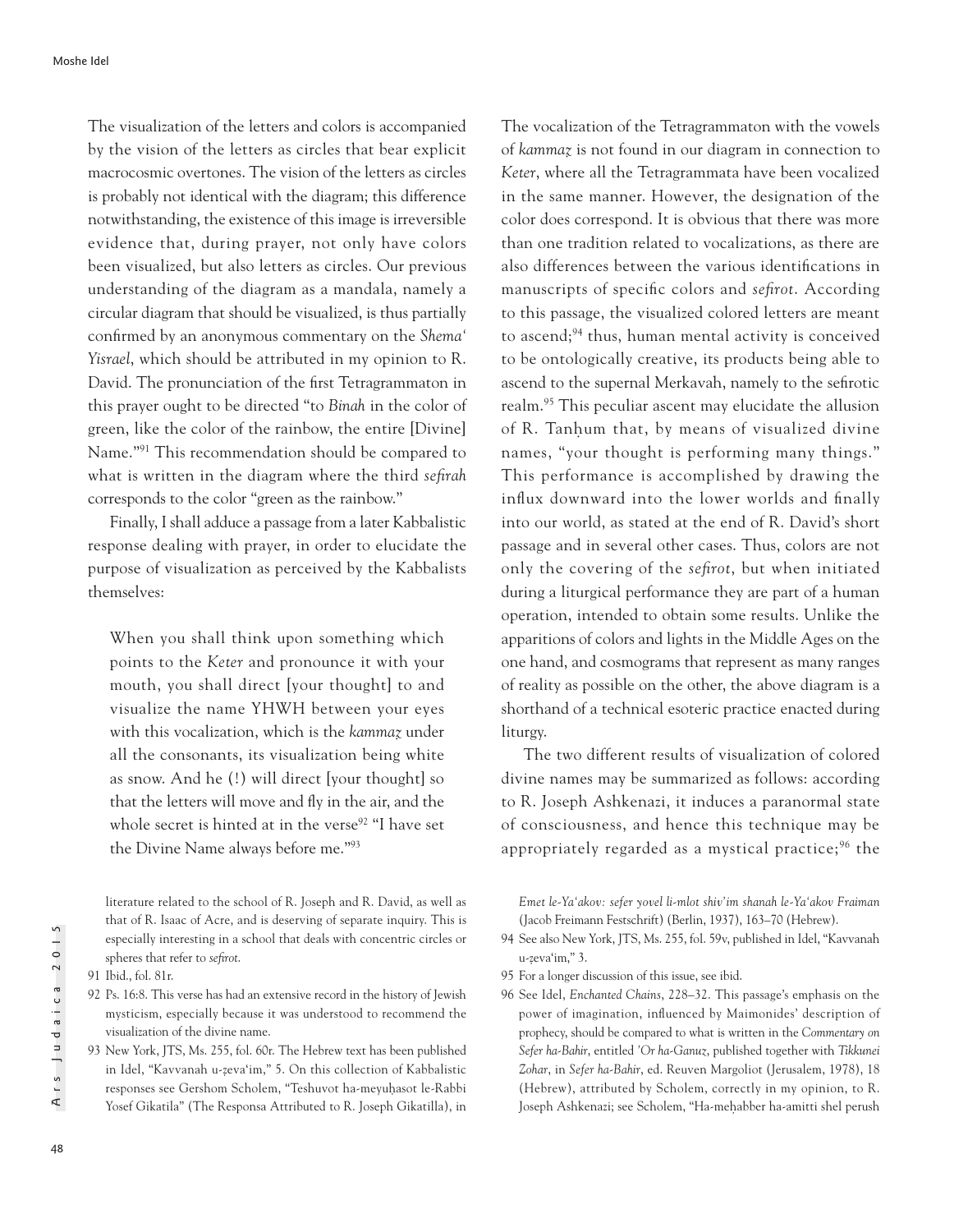second result, found in material related to R. David, is a theurgical one,<sup>97</sup> while in a passage translated above from Ms. Sassoon 290, p. 197, we have seen a magical use of the practice of visualization of colors and names. If my reconstruction of the process of causing the letters to ascend on high and to enable the descent of the divine influx is correct, according to this Kabbalistic school human mental activity, that a modern scholar may be inclined to describe as related to imagination, is fraught with theurgical and magical powers, though an ecstatic experience can also be achieved by its means. In any case the upward movement and its possible subsequent impact downward, which depend on attaining the supernal realm, represent one of the earliest examples of what I call the mystical-magical model.98

This Kabbalistic technique has passed unnoticed by modern scholarship. One of the major reasons for this is the fact that none of the texts dealing with the details of visualization are readily at hand, but are only available in manuscripts which, for the time being, are generally ignored by modern scholars. This situation is not a matter of mere chance, but is a result of this technique's highly esoteric nature, and I should like to adduce only a few of the statements which demonstrate its esotericism.

The text underneath the diagram reads: "All these allusions must be transmitted mouth to mouth" – a wording virtually identical with that found at the end of the aforecited passage of R. David, in some few instances in R. Joseph Ashkenazi, and also in the Kabbalistic material written in central Europe, where colors play an important role, though details are not provided.<sup>99</sup> Even more impressive are the statements of the anonymous author of the Kabbalistic responsum; I shall quote here only part of his elaborations on the esoteric nature of visualization:

Know that this is a Kabbalistic tradition which was handed down to you, and we are writing it down, [but] it is forbidden to disclose it or to pass it down to everyone, but [only] to those100 who fear the Divine Name and took heed of His name, blessed be He, who<sup>101</sup> tremble at His word.<sup>102</sup>

Due to this atmosphere of secrecy and the truncated manner of transmission, the details of the technique of visualization remained hidden away in fragments of various anonymous manuscripts; nevertheless, this technique was hardly neglected by Kabbalists. R. David ben Yehudah he-Hasid's extensive commentary on prayer, *'Or Zaru'a*, was composed as an exoteric Kabbalistic commentary, though grounded in the theosophicaltheurgical type of Kabbalah, even though it esoterically alludes to the performance of prayer with the help of a visualization technique.103 On the basis of several fragments elaborating on prayer and visualization, I would conjecture that its practice was cultivated before R. David, as seems plausible from a discussion found in the anonymous *Commentary on Shir ha-Yih*̣*ud*, and then in the Kabbalistic school of R. David ben Yehudah he-Hasid, which are characterized by the transmission of additional esoteric issues.104 These visualization techniques continued to be done until the sixteenth century, as shall be shown below.

Let me emphasize that though some symbolic interpretations of the ten *sefirot* in terms of colors may be found in Kabbalah before R. Joseph and R. David, in my opinion the use of the visualization of those colors as part of an elaborated technique should be related to their school, sometime in the last decades of the thirteenth century, and then by their followers.105

Sefer yeẓ irah," 128–31. For another correspondence between this commentary and R. Joseph Ashkenazi, one that concerns us here, see the description of the color *Tekhelet* related to *H*̣*okhmah* in *Sefer ha-Bahir* 39.

<sup>97</sup> See the passage quoted above from the Cambridge manuscript, attributed to R. David.

<sup>98</sup> On this model, see Moshe Idel, *Hasidism: Between Ecstasy and Magic* (Albany, 1995), 103–45.

<sup>99</sup> See Idel, "An Anonymous Kabbalistic Commentary on *Shir ha-Yih*̣*ud*," 151, and also 146–47.

<sup>100</sup> Mal. 3:16.

<sup>101</sup> Isa. 66:2.

<sup>102</sup> New York, JTS, Ms. 255, fol. 60r; Idel, "Kavvanah u-zeva'im," 4. ̣

<sup>103</sup> Idel, "Kabbalistic Prayer and Colors," 18–19.

<sup>104</sup> See Idel, "Homer kabbali," 169, 201-6; id., "An Anonymous Kabbalistic Commentary on *Shir ha-Yih*̣*ud*," 151.

<sup>105</sup> See, especially, Gershom Scholem, "Colours and Their Symbolism in Jewish Tradition and Mysticism," *Diogenes* 108 (1979): 84–111; 109 (1980): 64–77; Nicholas Sed, "Le Mystere des Couleurs de J. Gikatilla,"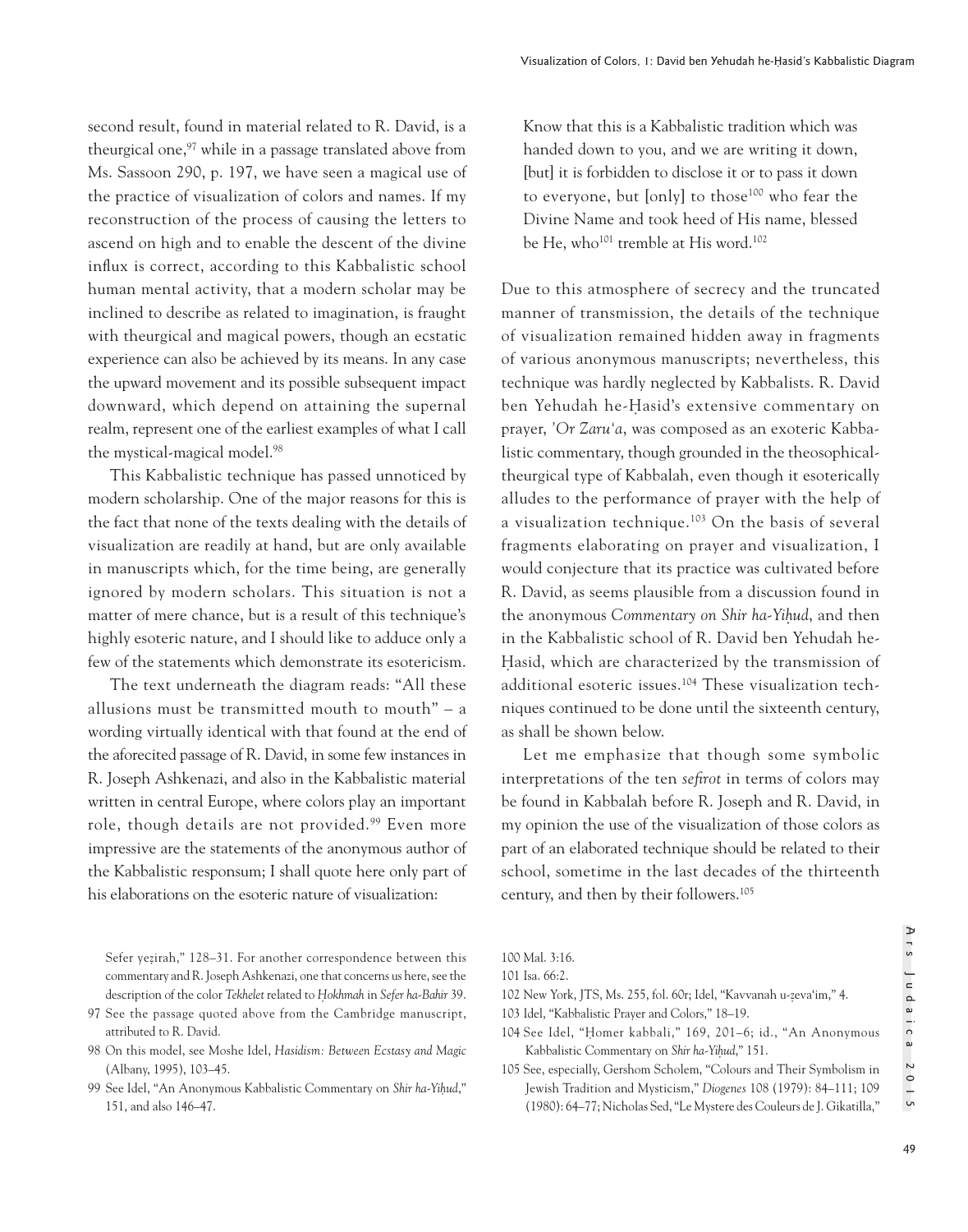# **R. David's Diagram, R. Joseph Ashkenazi and Lurianic Kabbalah**

R. David's diagram (fig. 1a) is constituted of two main visual components: ten concentric circles, and a *vertical* shape as a diameter, where the names of the *sefirot*  are found. Those two graphical components are quite visible and are unparalleled, as far as I know, by any of the dozens of diagrams of ten *sefirot* before the sixteenth century. However, it seems that this combination was already discussed in R. Joseph ben Shalom Ashkenazi's *Commentary on Sefer Yeẓirah* (fig. 2), though I did not find a graphical representation in his diagrams:

And the word *kefullot* [double]<sup>106</sup> is "who can come within his double bridle?"107 since it is double from male and female, and from speech and opposite. And since there are ten *sefirot* that are circles and spheres, like a wheel, $108$  and some of them are like branches that expand from the root. And the example of it is the encompassing sphere of the spheres, and the example of it the tree that has branches and branches of branches, and branches of branches of branches of branches.109

*Chrysopaeia* 1 (1987): 2–30. My statement here is based on a different dating of the short passage, entitled in a few of its manuscripts as "Sha'ar ha-Kavvanah la-Mekubbalim ha-Rishonim," that was dated by Scholem to the early thirteenth century; see Gershom Scholem, "The Concept of Kavvanah in Early Kabbalah," in *Studies in Jewish Thought: An Anthology of German Jewish Thought*, ed. Alfred Jospe (Detroit, 1981), 162–80. In this treatise visualization – not of colors but of lights – is connected to prayer. However, as I hope to show elsewhere, this is a much later composition. See, e.g., Idel, "Kavvanah u-zeva'im," 9 n. 46; id., "Kabbalistic Prayer and Colors," 27 n. 44; Wolfson, *Through a Speculum that Shines*, 301–3.

- 106 The concept of seven double consonants recurs in several chapters of *Sefer Yezirah*.
- 107 Job 41:5. Interestingly enough, this verse, as well as the entire chapter, has been addressed by R. Joseph in his *Commentary on Genesis Rabbah*, ed. Hallamish, 96, without, however, referring to two types of *sefirot* or explicitly to male and female. However, see on p. 40 the assumption that *temurot*, namely opposite powers, have been emanated together with the positive *sefirot*. Is this duality related to the text under discussion here?
- 108 Compare the view of the ten *sefirot* as the ten "spheres of the *sefirot*" in the *Commentary on Sefer Yez*̣*irah*, fol. 22a. See also ibid., fols. 22c, 35a, 40a, and Hallamish's preface to his edition of *Commentary on Genesis*



**Fig. 2.** Kabbalistic diagram from R. Joseph ben Shalom Ashkenazi's Commentary on *Sefer Yeẓ irah*

Here there is a combination of the geometrical image of the ten concentric spheres as referring to one set of *sefirot*, probably influenced by both *Sefer Yeẓirah* and by astronomical diagrams, with that of the tree of *sefirot*, found since the very beginning of Kabbalah. The double

*Rabbah*, 24–27. Compare also to Ashkenazi's distinction between the ten simple *sefirot* and the ten composite ones, the latter described as the "spheres of the *sefirot*" in his *Commentary of Sefer Yez*̣*irah*, fol. 21d. A question that cannot be dealt with here is whether the spheres of the *sefirot*, which obviously refer to the *sefirot* as circles, should be coupled with the concept of "the intellect of the *sefirot*" as parallel to the *sefirot*  as branches. See *Commentary on Genesis Rabbah*, 178–79. To a certain extent the distinctions between two types of *sefirot* adumbrate the later development in R. Moshe Cordovero's bringing together *sefirot* as vessels and *sefirot* as divine essence. This issue requires an additional inquiry.

109 Fol.  $37a$ : ומלת כפולות מלשון 'בכפל רסנו מי יבא' כי הוא כפול מזכר ונקבה, ומדבור ומתמורה. ולפי שיש מן הי"ס אשר הם עגולים וכדורים כעין גלגל ויש מהם כענפים המתפשטים מהשרש. והמשל בזה גלגל ההיקף בגלגלים ויש מהם ענפים לענפים המשל בזה האילן שיש לו ענפים וענפים לענפים וענפי ענפי ענפים לענפים Let me point out that the concept of branches also occurs in the writings of the abovementioned R. Joseph of Hamadan. See, e.g., *Toledot 'Adam*, published in *Sefer ha-Malkhut*, ed. J. Toledano (Casablanca, 1930), fols. 53c, 67c, 94a, 103d, and his *Commentary on Ten Sefirot*, Ms. Paris, BnF 853, fol. 83v. For the branches of the *sefirot* that may multiply infinitely, see a text that I identify as written by R. David ben Yehudah he-Hasid, Cambridge, Ms. Add. 505, fol. 8r-v. See also the passage from his *Sefer ha-Gevul*, in Idel, "Ta'amei ha-'ofot ha-teme'im," 23–24 and n. 88.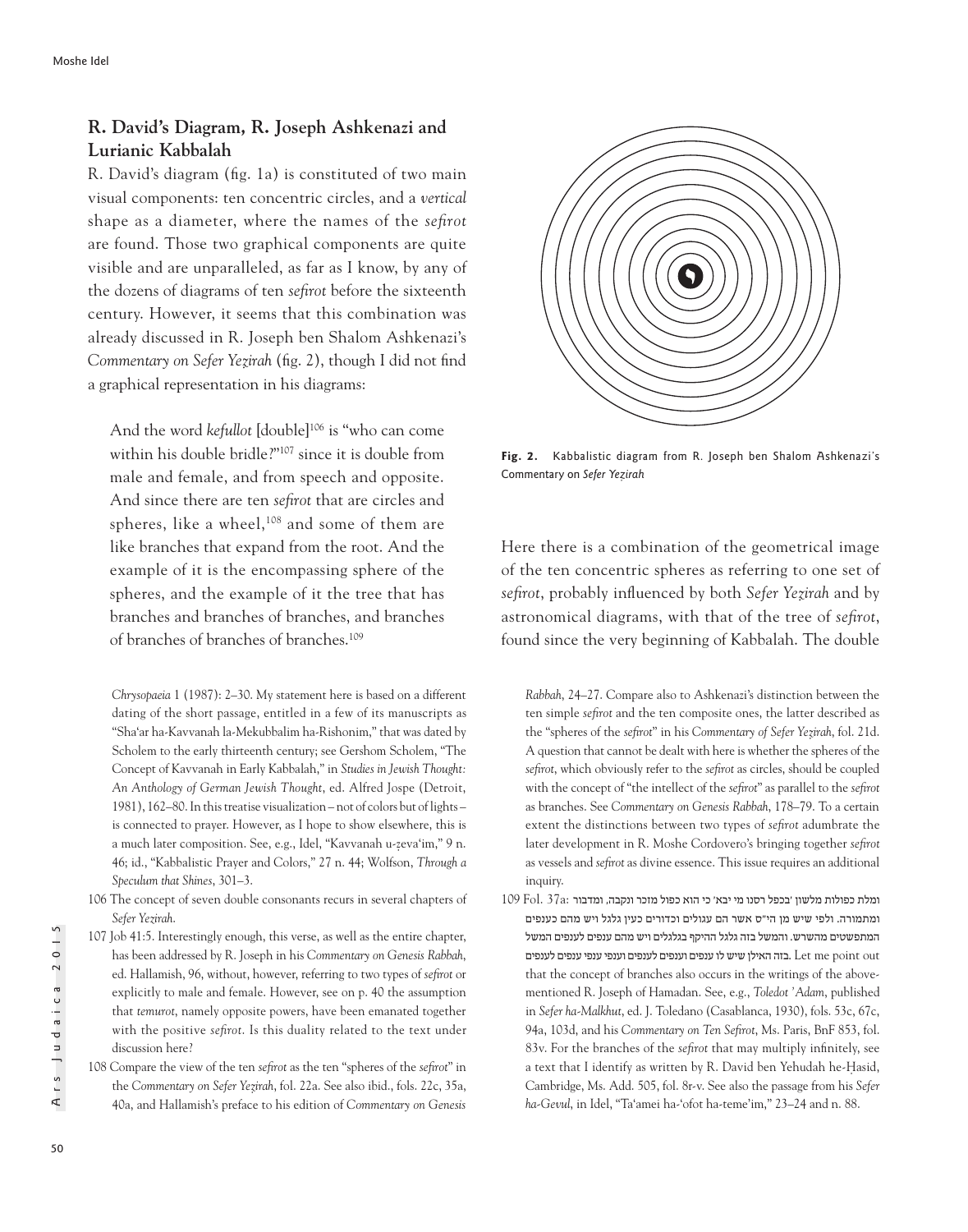nature of the *sefirot* is quite obvious, as it is a commentary on the term "double," and the different nature of the two sets is highlighted by the couple of "male and female," which is part of what I call "dual ontology,"110 or by the couple of "speech and opposite." It should be mentioned that in one case in the same book the two words *'Ilanot*, namely trees, and *'iggulim* occur together though the relation between them is not clear.111 I would say that R. Joseph, who was quite influenced by *Sefer ha-Bahir*, adopted the tree image for one set of the *sefirot*, while R. David, who was fond of the Zoharic theosophy, employed the anthropomorphic imagery instead.<sup>112</sup>

However, the way in which the two sets of ten *sefirot* are related to each other is not specified in the last quotations, graphically or otherwise, and we may conceive of more than one type of relationship between them. This is why the diagram of R. David contributes something specific to the more general assumption of two sets of decades of *sefirot*. Though the tree is certainly not a simple straight line, it nevertheless has some vertical nature, and I assume that we have here the image of the inverted tree with its roots on high and branches that expand downward. When combined with the geometrical concentric wheels or spheres, this Kabbalistic perception of the *sefirot* that is more organic, a more complex image emerges, as seen above. In any case, a comparison of our diagram with an image found in R. Joseph Ashkenazi's work shows that they share a common denominator: in both cases there are ten concentric circles and the letter *Yod* is found at the center, representing earth.<sup>113</sup>

Thus, we may speak of the diagram of R. David (fig. 1a) as combining the graphical aspects of R. Joseph's scheme (fig. 2) with the content of the verbal description of R. Joseph we have adduced above. That is why I would not be surprised if such a diagram will be discovered in a manuscript belonging to R. Joseph.

The combination of a circle and its diameter as related to a step of theosophical creation is also found in R. Joseph ibn Zayyah, as analyzed briefly by Jonathan Garb, who already suggested the possibility that Luria had been influenced by the Jerusalemite Kabbalist.<sup>114</sup> However, to the best of my knowledge, R. Joseph ibn Zayyah does not deal with two sets of *sefirot*, which is a major element in the discussions related to the diagrams I discuss here.

Since the emergence of Lurianic Kabbalah, such a complex graphical scheme that deals with two sets of *sefirot* has become the standard depiction in the Lurianic corpus and its numerous reverberations. The concentric circles have been designated as *'iggulim*, circles, while the diametrical line has been described as *yosher*, the straight line, each of the two shapes referring to two different depictions of the ten *sefirot*. 115 Let me quote the manner in which these two types of *sefirot* have been described by R. Hayyim Vital:

here are two aspects in the manner of the ten *sefirot*: First they are circles, drawn as ten circles one within another. And they have another aspect in that they are ten *sefirot* arranged in three straight lines in the image of a man with head, arms, thighs, body and feet all of which, with God's help, I shall set in writing clearly below.<sup>116</sup>

However, despite this depiction that speaks about the three lines that organize the ten *sefirot*, found within the second set in the sefirotic realm – a theme that was not reflected in R. David's diagram reproduced above, in his

on the Kabbalist R. Joseph ben Shalom Ashkenazi), *Bar-Ilan* 7–8 (1980): 211–14 (Hebrew).

- 113 See *Commentary on Sefer Yez*̣*irah*, fol. 18a. For the description of the *Yod*  as the sphere of the earth, namely the globe, see ibid., fols. 33a, 39a.
- 114 Garb, "Kabbalato shel Rabbi Yosef ibn Zayyaḥ," 281 n. 162.
- 115 Mordechai Pachter, *Roots of Faith and Devequt: Studies in the History of Kabbalistic Ideas* (Los Angeles, 2004), 131–84.
- 116 Ḥayyim Vital, *Sefer 'Ez*̣ *H*̣*ayyim*, 1:2 (Warsaw, 1891), 22, as translated in Pachter, *Roots of Faith and Devequt*, 131.

<sup>110</sup> See Idel, *"Male and Female": Equality, Female's Theurgy, and Eros: R. Moshe Cordovero's Dual Ontology* (in preparation).

<sup>111</sup> *Commentary on Sefer Yez*̣*irah*, fol. 18b: עגולים ספירותיהם כי עגולים אילנות שטוחות ולא כדורים. Though the text is not very clear, the fact that three terms: trees, circles, and *sefirot*, occur together in one sentence is quite reminiscent of the passage quoted earlier.

<sup>112</sup> For Ashkenazi's acquaintance with this book, see Moshe Hallamish, "Le-verur hashpa'at Sefer ha-bahir al ha-mekubbal Rabbi Yosef ben Shalom Ashkenazi" (Investigations on the Influence of the *Book Bahir*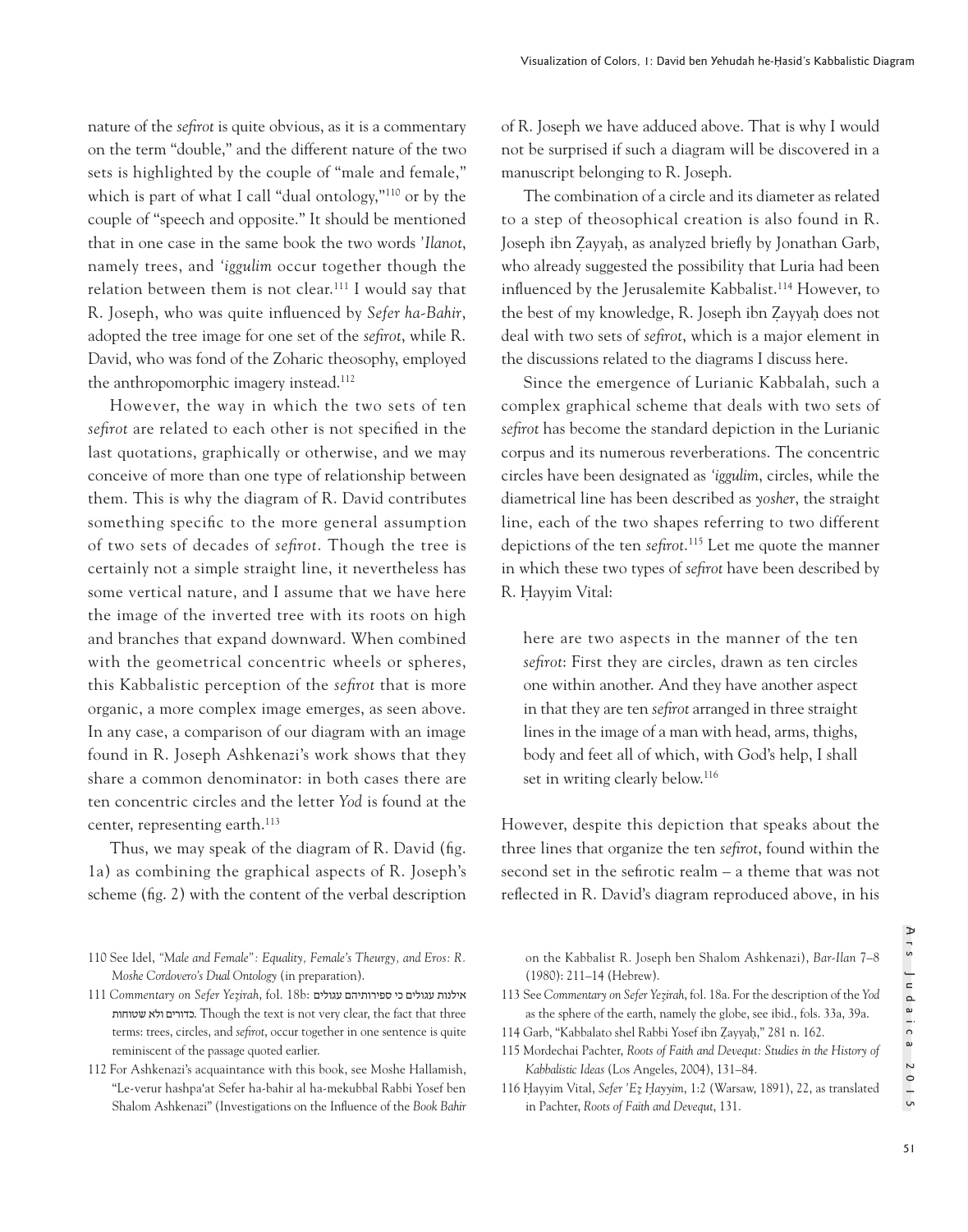a vesti que più des record board que incara ereccionaria inti ana al cuiglos ate comeno sometim mora effecto maybe mere can some alline an summ offen as come an del cost tom any come on is given on some per poper ... cas sig report of the comes as Ecop are Elec is the point is adjust and it supplies. the air pair auxis prim not show the low more de paramentario who argue as too is too in a bis make as and an exact on the control and and to all you as assure the me or non djuan mogus ndgar te antalysi monitous exclusion has gone the same time the laterature or can be as a super adquare also our num cir the see -are -are all any dis dresser are use other are but we are assessed as de la propie che se si apparecia colore  $\mathbf{a}$ anglia cupca ant me agip the man for adjusting other produces por  $\cdots$ about and as above above gaps aware and work as con engage alone come come a passe a se more mayor now the male of melodos **SS MAILS** to a trac peaks -bu can agg cuse in what and cuse case also are are por you need and Come ace max any dia amon'ny tanàna maza amin'ny<br>Antarana amin'ny faritr'i Grand de Lancasca amin' a p. alus! the passe and mean the ages Is an electronic to any store to give me po were approved and of employ cay store was never forg box been an la diteriman no por mon nova nos edis as not in a set it is an assign the you complete to see more should be me approximate une cho abo siste que ses que a do al sue any commerce, from the same time pour on the comment gregar are available to home present ast are use you and begin me turning toll der von law  $1.12$ 

Fig. 3. Kabbalistic diagram in Hayyim Vital, Sefer 'Ez Hayyim, Mantua, the Library of the Jewish Community, Ms. 50, fols. 20v–21r

own book Vital represents these two aspects of the *sefirot*  in a manner much closer to R. David's diagram.

Vital's representation of the two types of *sefirot* (fig. 3) is of paramount importance for the well-known Lurianic theogenesis, since the concentric circles are related to the first divine act, the withdrawal or the *Z*̣*imzuṃ* , namely the retreat of the divine light from the circular space that will serve the place of creation, called *tehiru*. The straight line, or the "thread of 'Ein Sof," represents the second stage, the entrance of the divine light within the space, under

117 For R. David's impact on this topic, see Idel, "The Image of Man." 118 Pachter, *Roots of Faith and Devequt*, 131–34, 138, 141–42.

119 See, e.g., ibid., 131. Compare also to Gershom Scholem, *Kabbalah* (Jerusalem, 1974), 109, who took into account only R. Joseph's circular representation of the *sefirot*.

the form of the supernal Anthropos or *'Adam Kadmon*, 117 a theosophical structure constituted of ten *sefirot*. 118 Thus, the strong anthropomorphic propensity found in R. David's approach, which is quite obvious both in his *Sefer ha-Gevul* and in his responsum dealing with the supernal *sefirot* mentioned above – though much less so in his two other books, *Mar'ot ha-Z*̣*ove'ot* and *'Or Zaru'a* – found its way to the core *graphical* representation of Lurianic Kabbalah.

In modern scholarship, this combination of the two aspects of the *sefirot*, as well as of the two primordial divine acts, has been conceived of as a Lurianic innovation.<sup>119</sup> However, the above diagram tells us a different story. It was already in the late thirteenth century or early fourteenth century that Zoharic anthropomorphic imagery was introduced in the most geometrical representation of the ten *sefirot* by R. David, creating thereby the blueprint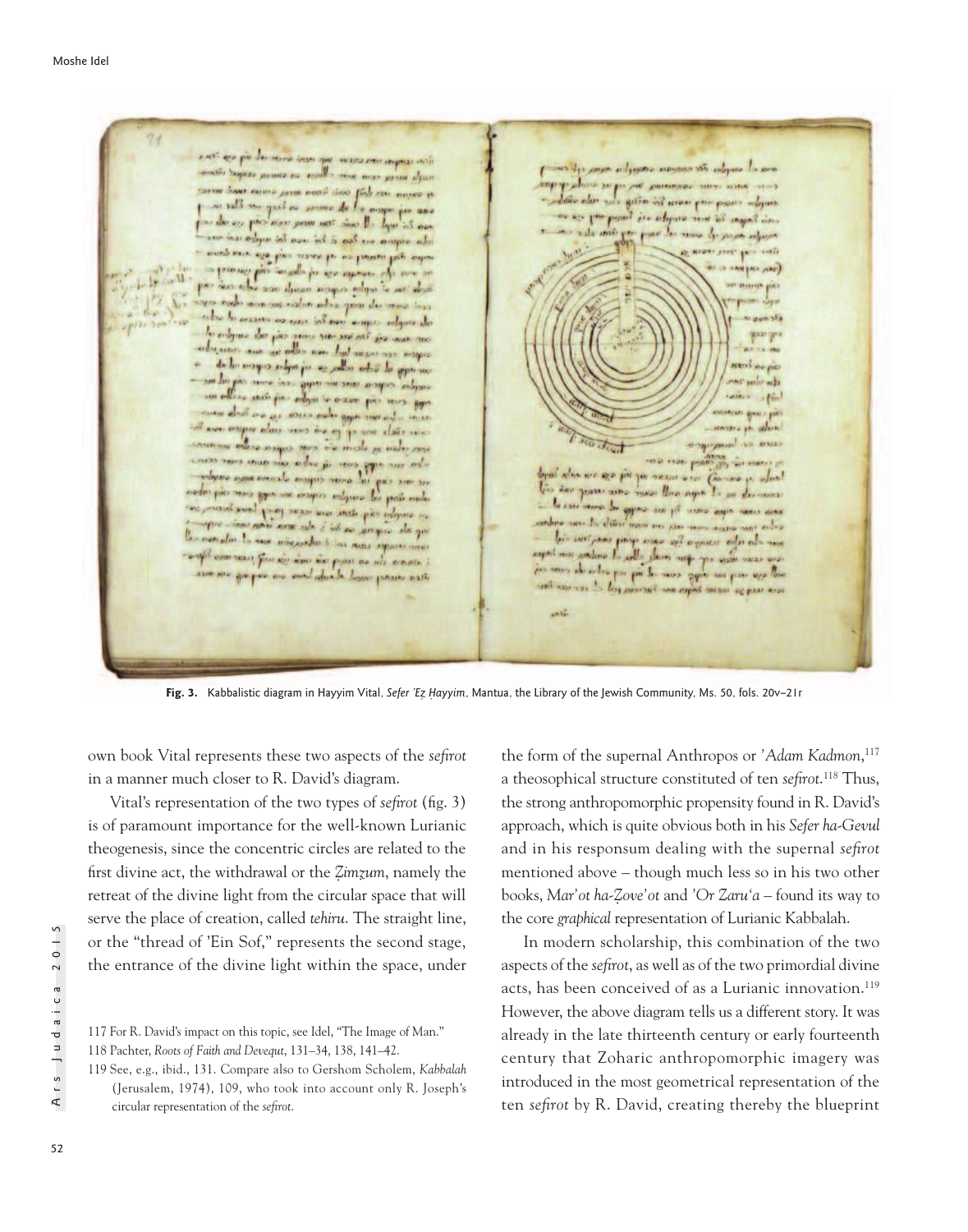for the later elaborations, especially those found in the writings of R. Moshe Cordovero and R. Isaac Luria. Whether R. David had more to say about the special structure of a diagram, as part of his secret doctrine or not, is hard to ascertain at this stage of research. In any case, his *Sefer ha-Gevul*, a commentary on the *'Idra' Rabba'*, is a commentary on the anthropomorphic theosophy of the Zoharic treatise that uses a variety of images, predominantly circles.120 Such an interpretation is certainly not a retrieval of the secrets of the Zoharic 'Idra but constitutes the application of a propensity to use circles, and geometrical images in general, that is already evident in the abovementioned writings of R. Joseph ben Shalom Ashkenazi.121 However, let me point out that Ashkenazi's writings were much less concerned with anthropomorphic imagery than were the books of R. David ben Yehudah he-Hasid, and all of them fully absorbed the Zoharic imagery, which is less evident in the pre-Zoharic forms of Kabbalah.122

In order to foster the assumption that Luria's theogony is related to the school of R. Joseph ben Shalom Ashkenazi, let me compare one more statement of the latter: "And since the Cause of the causes<sup>123</sup> does not come close [to] or distance itself from the things, but it is equal in all the ten *sefirot*, and this is why it is said:124 'ten that have no end'."125 In my opinion, this statement has to do with the spherical shape of the *sefirot*, as we learn from another discussion in the same book:

 $\left[ \ldots \right]$  the equal union<sup>126</sup> that is a circle, since in no circle can someone imagine a point that from it the beginning of the circle will be appropriate to start, neither its end, and likewise no point can be imagined in it that will be appropriate to [be considered] the end neither the beginning.127

This explanation, which assumes that the circumference of the circle has no privileged point, namely some perfect form, should be compared to R. Hayyim Vital's answer to the quandary created by the existence of diverging views found in the writings of earlier Kabbalists as to the existence of two types of visual representations of the *sefirot*: in the form of concentric spheres and as three lines, as mentioned above:

Since the *'Ein Sof* is equal from all the aspects of absolute equality, [categories of] up and down, face and back are not adequate, since all these cognomens refer to limit and boundary, and domain, and size within the light of the supernal *'Ein Sof*, God forbid, and it is known that the light of *'Ein Sof* penetrates and passes the depth of each and every *sefirah*, from within each and every *sefirah* and around them from outside of each and every *sefirah* [. . .]. Since all the ten *sefirot* are equally close to *'Ein Sof*, and all receive light from it, therefore what is the difference between this and that, and by what would one *sefirah* have priority on the other, since the ranks of all of them are equal.<sup>128</sup>

- 120 About R. David's book, see Scholem, "Rabbi David ben Yehudah he-Hasid nekhed ha-Rambam," 142-45; Goldreich, "Sefer hagevul"; Neta Sobol, "Hativat ha-Idrot be-sefer ha-Zohar" (The Idrot Section in the Zohar) (Ph.D diss., Tel Aviv University, 2011), passim (Hebrew); Busi, *Qabbalah Visiva*, 197–335.
- 121 See, e.g., *Commentary on Sefer Yez*̣*irah*, fol. 18a and *Commentary on Genesis Rabbah*, ed. Hallamish, 79, 82, all published in Busi, *Qabbalah Visiva*, 174–96. See also Goldreich, "Sefer ha-gevul," 79–84.
- 122 See, however, for example, the passage from the 'Iyyun circle, discussed in Moshe Idel, *Olam ha-Mal'akhim: bein hitggallut le-hit'allut* (The World of Angels: Apotheosis and Theophany) (Tel Aviv, 2008), 37– 45 (Hebrew).
- 123 This is a regular reference to the highest divine realm, prevalent in this school more than the term *'Ein Sof*.
- ולפי שעילת העילות לא יקרב ולא ירחק :125 Commentary on Sefer Yezirah, fol. 15a לדבר מן הדברים אך הוא שוה בכל י"ס ולפיכך אמר עשר שאין להם סוף
- 126 *'Ah*̣*dut shavvah*. R. Joseph was very fond of this phrase; see, e.g., *Commentary on Sefer Yez*̣*irah*, fol. 11a; Idel, "Kavvanah u-zeva'im," 196. ̣
- באחדות השוה הוא העגול כי כל עיגול :a35 .fol ,*irah*̣*Yez Sefer on Commentary* 127 לא יצוייר בו נקודה ממנו שתהא ראויה לראשיתו של העיגול ולא לאחריתו וכן לא יצוייר see ,discussion similar a For .נקודה ממנו שתהא ראויה לאחרית ולא לראשית also ibid., fol. 25d, as well as his *Commentary on Genesis Rabbah*, ed. Hallamish, 180.
- מאחר שהא"ס שוה בכל בחי' השוואה גמורה לא יצדק 22. 1:2, ,*ayyim*̣*H* ̣*Ez 'Sefer* 128 בו מעלה ומטה פנים ואחור כי כל הכינונים האלו מורים הם היות קצבה וגבול ותחום ומדה באור א"ס העליון ח"ו וכן נודע שאור א"ס נוקב ועובר בעובי כל ספי' וספי' ומלגאו כל ספי' וספי' ואסחר לון מלבר לכל ספי' וספי'... וא"כ מאחר שכל הי"ס קרובות בהשוואה אל הא"ס וכולם מקבלים ממנו אור בעצמו א"כ מה הפרש בין זה לזה ובמה תתעלה כל ספי' מחברתה כיון שמדרגות כולם שוים כנ"ל

<sup>124</sup> *Sefer Yez*̣*irah* 1:4.